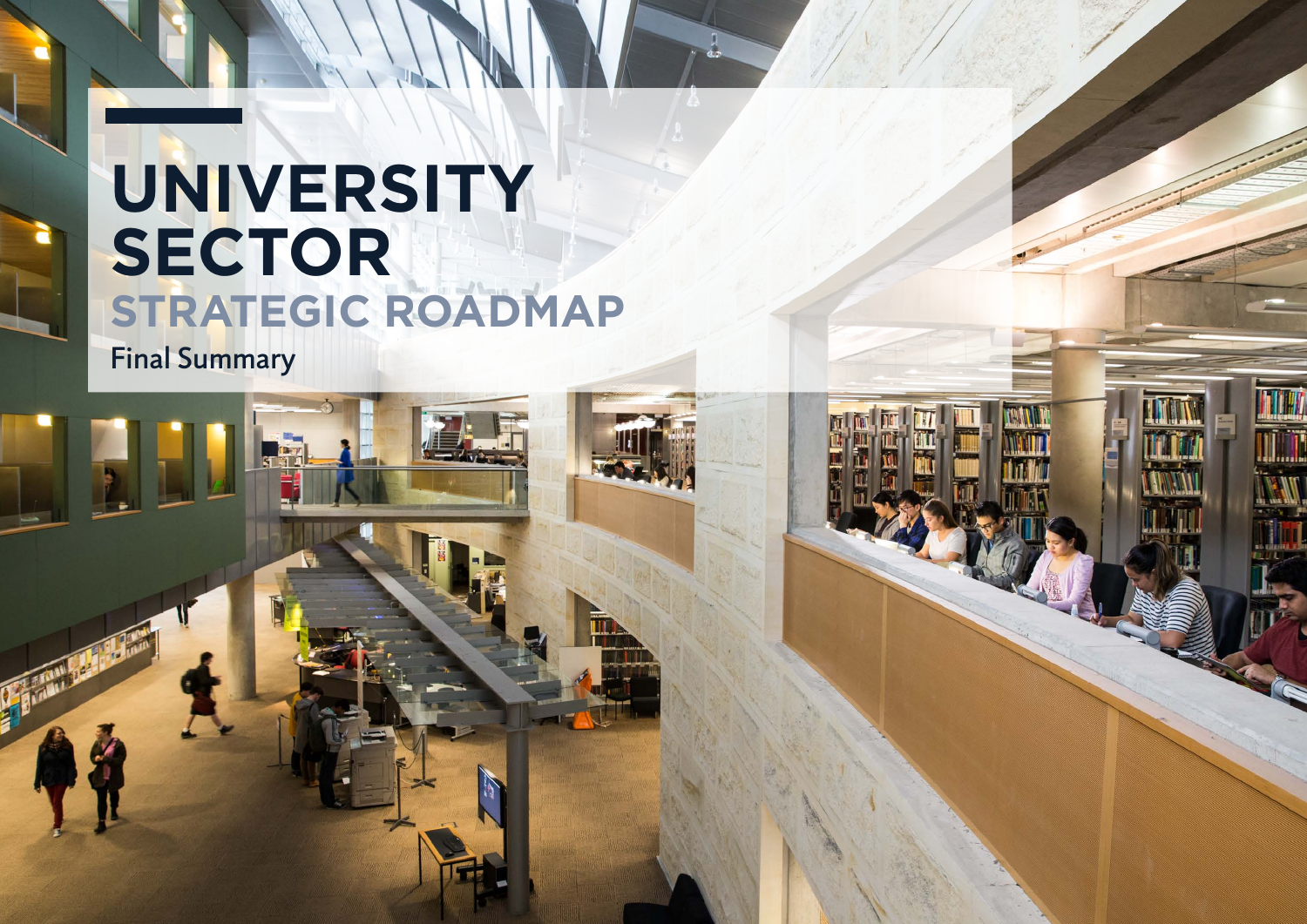#### **CONTENTS**

| O <sub>2</sub> |
|----------------|
| .O3            |
|                |
| 05             |
|                |
|                |
|                |
|                |
|                |
|                |
| 27             |
| 28             |
| 30             |

Disclaimer: The views and opinions expressed in this document are solely those of the author and/or the contributors and do not necessarily represent the views of Education New Zealand.

| Gate      | <b>Departures</b>                  | <b>Time</b>    |  |
|-----------|------------------------------------|----------------|--|
| R2        | <b>AUCKLAND</b><br><u>mengan b</u> | 99:45          |  |
| <b>B2</b> | DUBAI                              | 10:15          |  |
| B1        | GENEPA                             | 10.50          |  |
| C2        | <b>YORK</b><br>NEW                 | 11:00          |  |
| A2        | HONG KONG                          | 11.20          |  |
| Be        | <b>SEQUL</b>                       | 11:45          |  |
| A1        | KUALA LUMPUR                       | 13:00          |  |
| BJ        | LONDON                             | 12.25<br>88 XX |  |
|           | P 12                               |                |  |
|           | $-100$                             |                |  |
|           |                                    |                |  |
|           |                                    |                |  |
|           |                                    |                |  |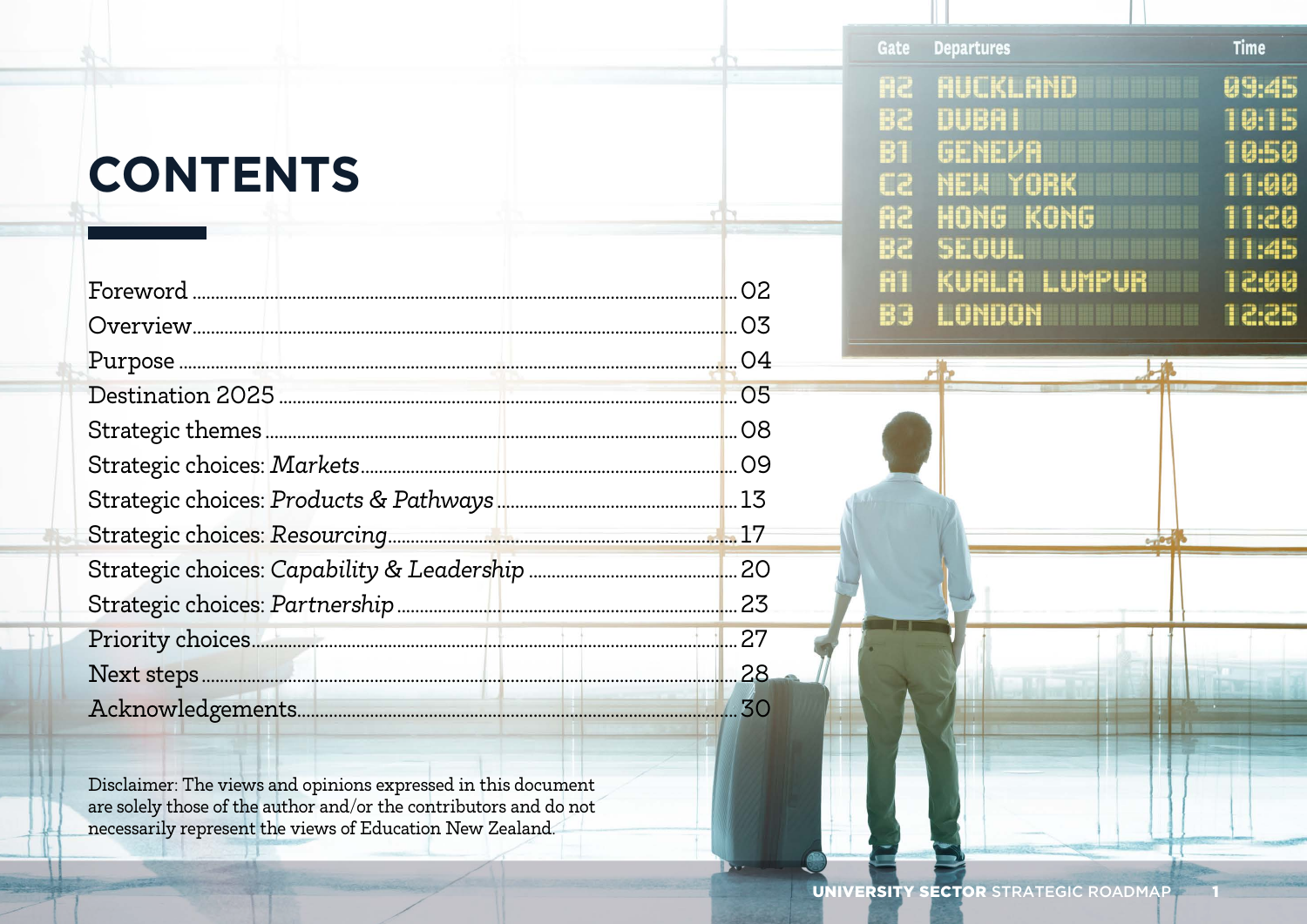**FOREWORD "The next step is to ensure that this industry view is reflected in government and industry planning documents…."**

The Leadership Statement for International Education was released in September 2011 – setting targets that include doubling the economic value of international education to \$5 billion by 2025.

The Leadership Statement outlined proposed actions for achieving this target, based on trends and predictions at that time. We all know that the international education market has changed – emerging student markets, the increasingly important role of technology, new competitors and products, and different expectations about how and when learning and assessment will take place. Commentators agree that this pace of change will continue.

There is also agreement that globally the number of students seeking an international education experience by 2025 will be in the region of 8 to 9 million and that there are many opportunities to grow and succeed if our education packages are flexible and able to continue to meet student expectations. This is at the heart of the roadmaps process. How does each segment of the industry need to position itself to respond to new opportunities and challenges and what is the industry's view of success in 2025?

I've been heartened by the way the industry has embraced the roadmaps development process. Each sector's roadmap process has been led by a respected person from that sector and over 400 industry participants have directly had input into this product: either through workshops, interviews or questionnaires.

The next step is to ensure that this industry view is reflected in government and industry planning documents to provide a meaningful way ahead for individuals, businesses and agencies. I look forward to working with you all to make this happen.

**Grant McPherson** Chief Executive Education New Zealand

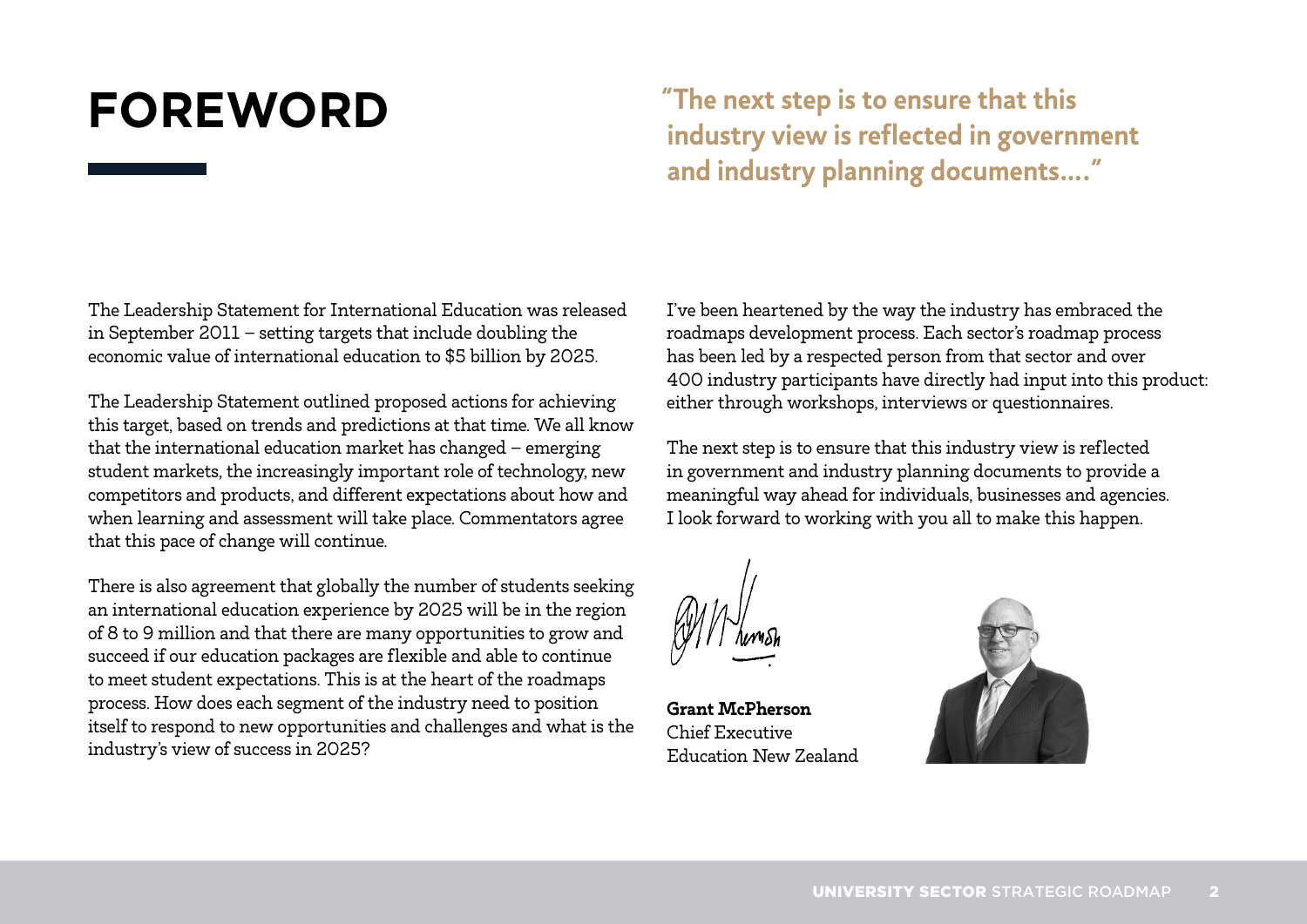#### **OVERVIEW — HOW THIS ROADMAP WAS DEVELOPED**

The development of a roadmap for the University sector of New Zealand's international education industry has been facilitated by Education New Zealand as part of developing an overarching international education industry roadmap.

The process for developing an international education industry strategic roadmap commenced in early December 2013 and has involved a team of independent Project Managers working with key sector advisors and international education providers to produce a roadmap for their respective sectors via:

- > 10 sector-based roadmap development workshops held in Auckland, Wellington and Christchurch with over 370 industry participants
- $>$  117 in-depth interviews with key industry participants
- > Analysis of nearly 220 opportunities for industry growth
- > 7 regional 'test drive' workshops held in Auckland, Hamilton, Wellington, Christchurch, and Dunedin with over 200 industry participants

This sector roadmap should be read in conjunction with the following related sector documents:

- 1. University Sector Discussion Paper
- 2. University Sector Roadmap Workshop Outcomes & Key Themes
- 3. University Sector Interview Summary
- 4. Innovation Café Discussion Paper
- 5. Innovation Café Workshop Outcomes & Key Themes

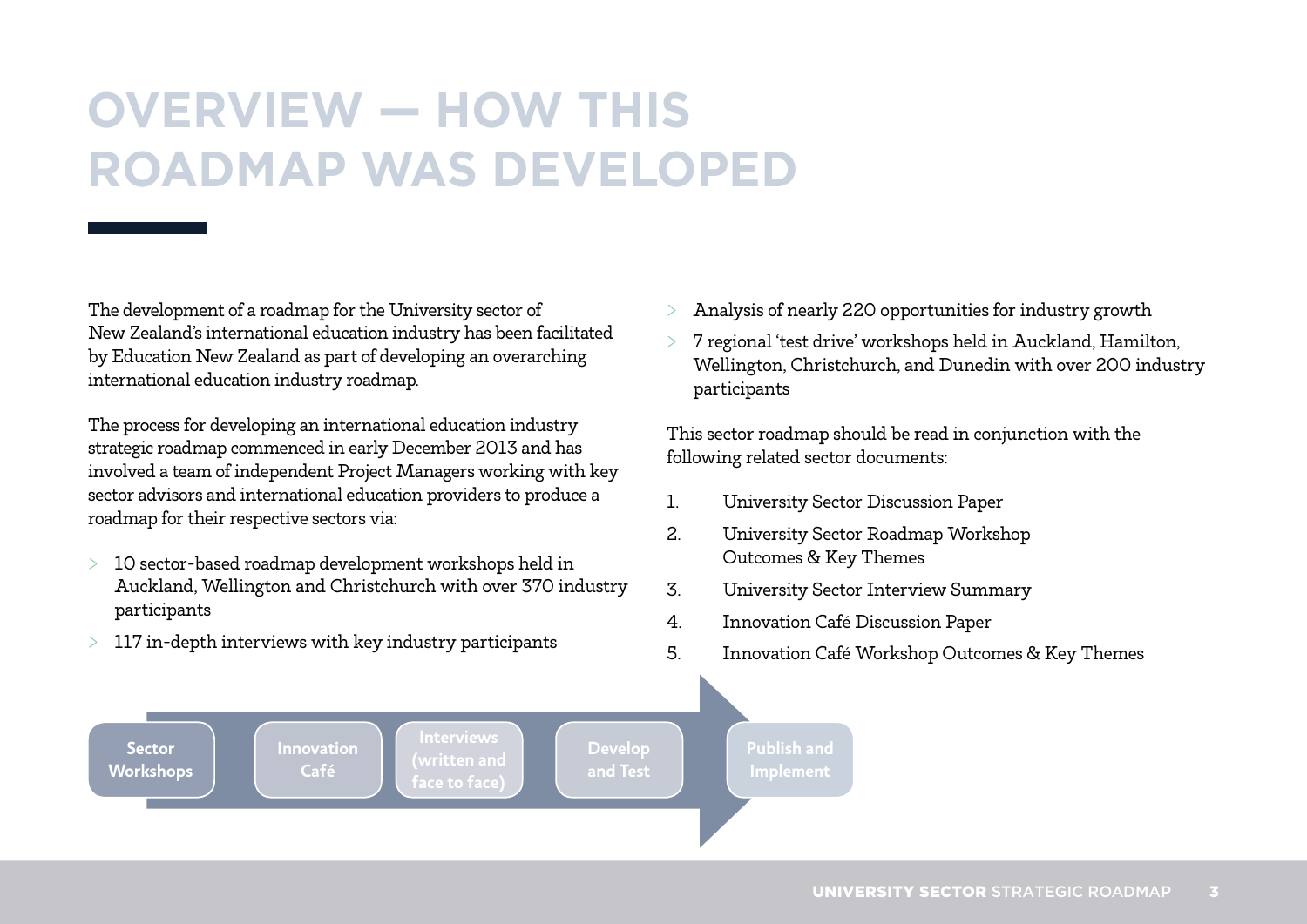

This roadmap has been developed by the University sector of New Zealand's international education industry to guide its future growth and success towards 2025.

The roadmap contains a number of 'strategic choices' and 'specific actions' which have been identified as key enablers of future success.

It is important that the strategic choices contained in the roadmaps are seen as just that – *choices*. They may only be relevant to some providers, either individually or as groups, or in conjunction with government or the private sector.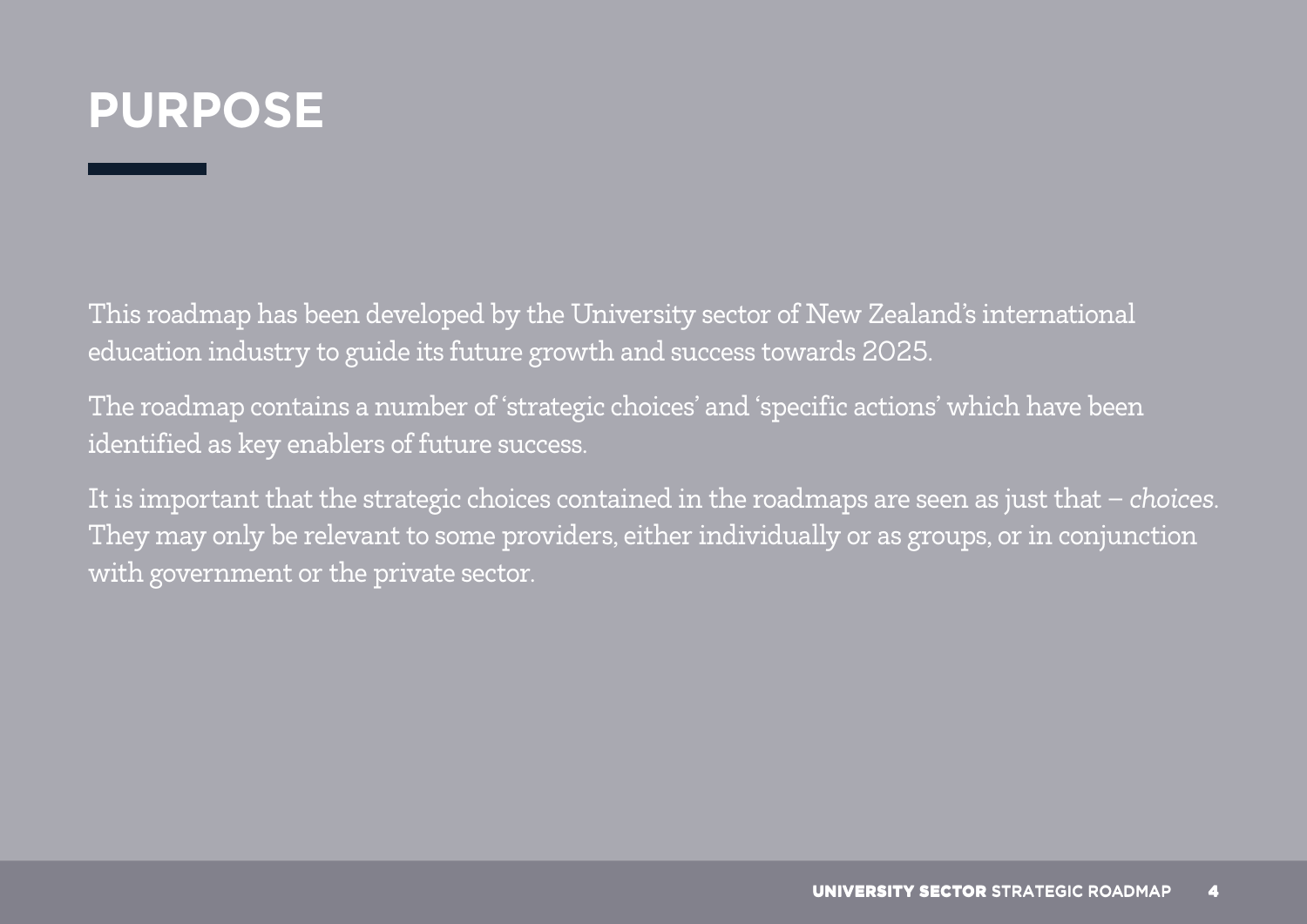# **DESTINATION 2025**

|                      |                                                   | <b>CURRENT</b> | <b>2025 SCENARIO 1</b> | <b>2025 SCENARIO 2</b> |
|----------------------|---------------------------------------------------|----------------|------------------------|------------------------|
| <b>PARTICIPATION</b> | Number of<br>international<br>education providers | 8              | 8                      | 8                      |
| <b>ENROLMENT</b>     | Number of onshore<br>international<br>students    | 23,884         | 30,007                 | 35,550                 |
|                      | Average students per<br>University                | 2,986          | 3,751                  | 4,444                  |
| <b>VALUE</b>         | Tuition fee income                                | \$376m         | \$635m                 | <b>\$752m</b>          |
|                      | Tuition fees<br>per student                       | \$15,746       | \$21,162               | \$21,162               |
|                      | <b>EVA</b>                                        | \$963m         | \$1,534m               | \$1,818m               |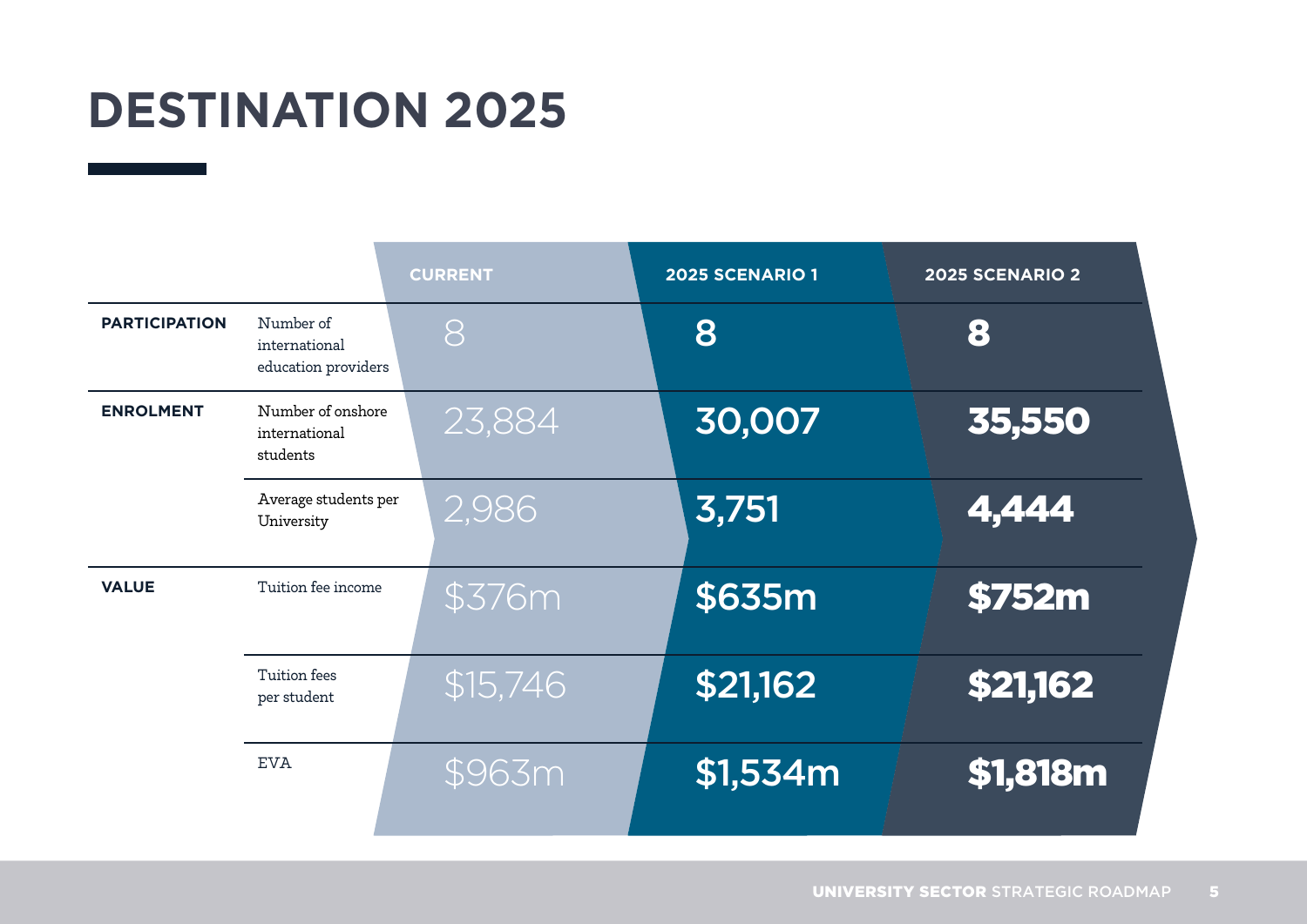#### **DESTINATION 2025 — THE NUMBERS EXPLAINED**

- > '2025 Scenario 1' is calculated on a projected 69% growth in total value. This was the average of the growth estimates that roadmap interviewees provided for their individual institutions. '2025 Scenario 2' is based on the Leadership Statement target of 100% growth in total value;
- > The 'Number of onshore international students' figure in the 'Current' Column is the actual figure for 2013 sourced from the Ministry of Education. It includes: full-fee paying students; PhDs; exchange students; foreign research postgraduate students; and NZAID students. It does not include offshore students;
- > The 'Tuition fee income' figure in the 'Current' column is the actual figure for 2013 from the Ministry of Education;
- > The 'EVA' or 'Economic Value-Add' figure in the 'Current' column was derived from surveying students in 2012 and determining their annualised living costs while studying in New Zealand. It included costs such as accommodation, communications, grocery costs, domestic transport and travel, recreational goods and services, and utilities;
- Tuition fees in 2025 were conservatively estimated on the basis of a 6% actual fee increase in 2014, estimated 3% increases for 2015 and 2016, and estimated 2% increases thereafter;
- > EVA income per student in 2025 was conservatively estimated by applying 1.15% compound inflation adjustments for 2014-16, 1.5% adjustments for 2017-19 , and 2% adjustments thereafter;
- $>$  The calculations for the two 2025 scenarios were based on applying the respective 69% and 100% growth rates to the Current 'Tuition fee income' figure;
- The number of international students for each 2025 scenario was then calculated by dividing the target tuition fee incomes by the estimated tuition fees;
- $>$  The number of students was then multiplied by the adjusted EVA estimate to produce the EVA income figures.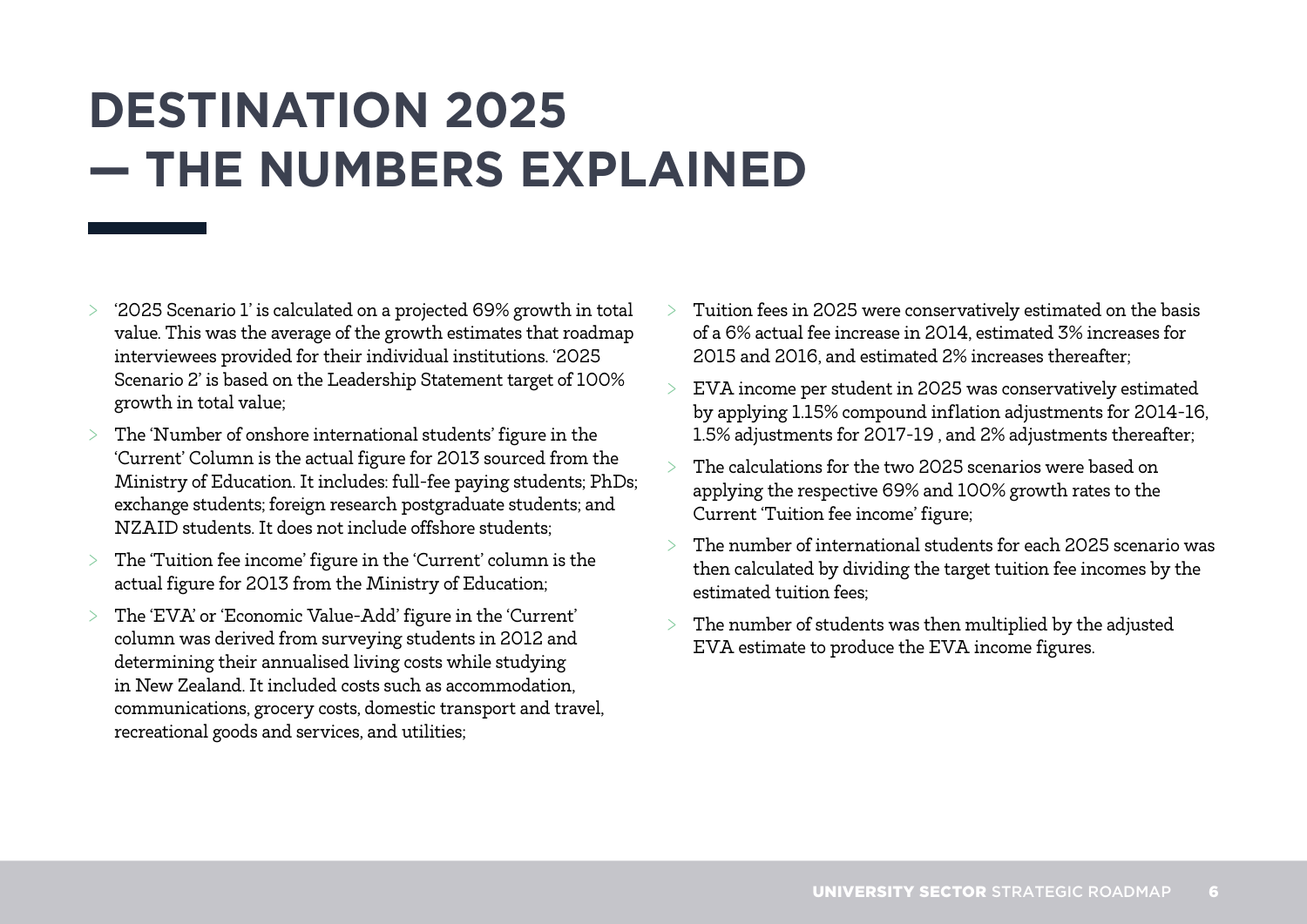# **DESTINATION 2025**

|                               | Current                                                                                                                                                                                                                                                                                                                                            | <b>Destination 2025</b>                                                                                                                                                                                                                                                                                   |  |  |
|-------------------------------|----------------------------------------------------------------------------------------------------------------------------------------------------------------------------------------------------------------------------------------------------------------------------------------------------------------------------------------------------|-----------------------------------------------------------------------------------------------------------------------------------------------------------------------------------------------------------------------------------------------------------------------------------------------------------|--|--|
| <b>Markets</b>                | Dominance of China as source<br>$\geq$<br>Dominance of Auckland as destination<br>$\geq$<br>Use of offshore agents & social media<br>$\geq$<br>Attendance at fairs and expos<br>$\geq$<br>Twinning/articulation agreements<br>$\geq$<br>Increased competition<br>$\geq$                                                                            | A strong New Zealand universities story<br>$\geq$<br>Individual but complementary New Zealand brands<br>More diversified markets<br>$\mathcal{P}$<br>Greater use of alumni as ambassadors<br>Expanded Study Abroad and scholarship markets<br>More students from offshore and onshore pipelines<br>$\geq$ |  |  |
| Products &<br><b>Pathways</b> | All 8 universities in QS top 500<br>$\geq$<br>New Zealand outperforms ISB benchmark for learning<br>$\geq$<br>experience & student support<br>Taught 180 pt Masters introduced<br>$\geq$<br>PhDs<br>$\geq$<br>Study Abroad<br>$\geq$<br>Some students through onshore pathways<br>$\geq$<br>Limited offshore delivery (and few enablers)<br>$\geq$ | Ongoing student-centred teaching and support in quality<br>institutions<br>Courses in global demand<br>$\geq$<br>Courses that can best be studied in New Zealand<br>Blended online/on-campus delivery<br>$\geq$<br>Enhanced study experiences<br>Work-ready graduates<br>$\geq$                           |  |  |
| <b>Resourcing</b>             | Limited institutional financial capacity to undertake offshore<br>$\geq$<br>delivery<br>Institutions and government invest in market development<br>$\geq$                                                                                                                                                                                         | More freedom to deploy balance sheets<br>$\geq$<br>New funds for targeted initiatives<br>$\geq$                                                                                                                                                                                                           |  |  |
| Capability &<br>Leadership    | Limited community understanding of the value of international<br>$\rm{>}$<br>students<br>Fragmented entry processes<br>$\geq$                                                                                                                                                                                                                      | International students are celebrated<br>$\geq$<br>International education becomes professionalised<br>><br>Streamlined entry processes<br>$\geq$                                                                                                                                                         |  |  |
| Partnership                   | Government agencies vary in their support for the 2025 goals<br>$\geq$<br>Few offshore teaching collaborations between New Zealand<br>$\geq$<br>universities                                                                                                                                                                                       | More agencies embrace the 2025 goals<br>Increased offshore partnerships<br>$\geq$<br>Enhanced regional strategies<br>Increased engagement with employers<br>$\geq$                                                                                                                                        |  |  |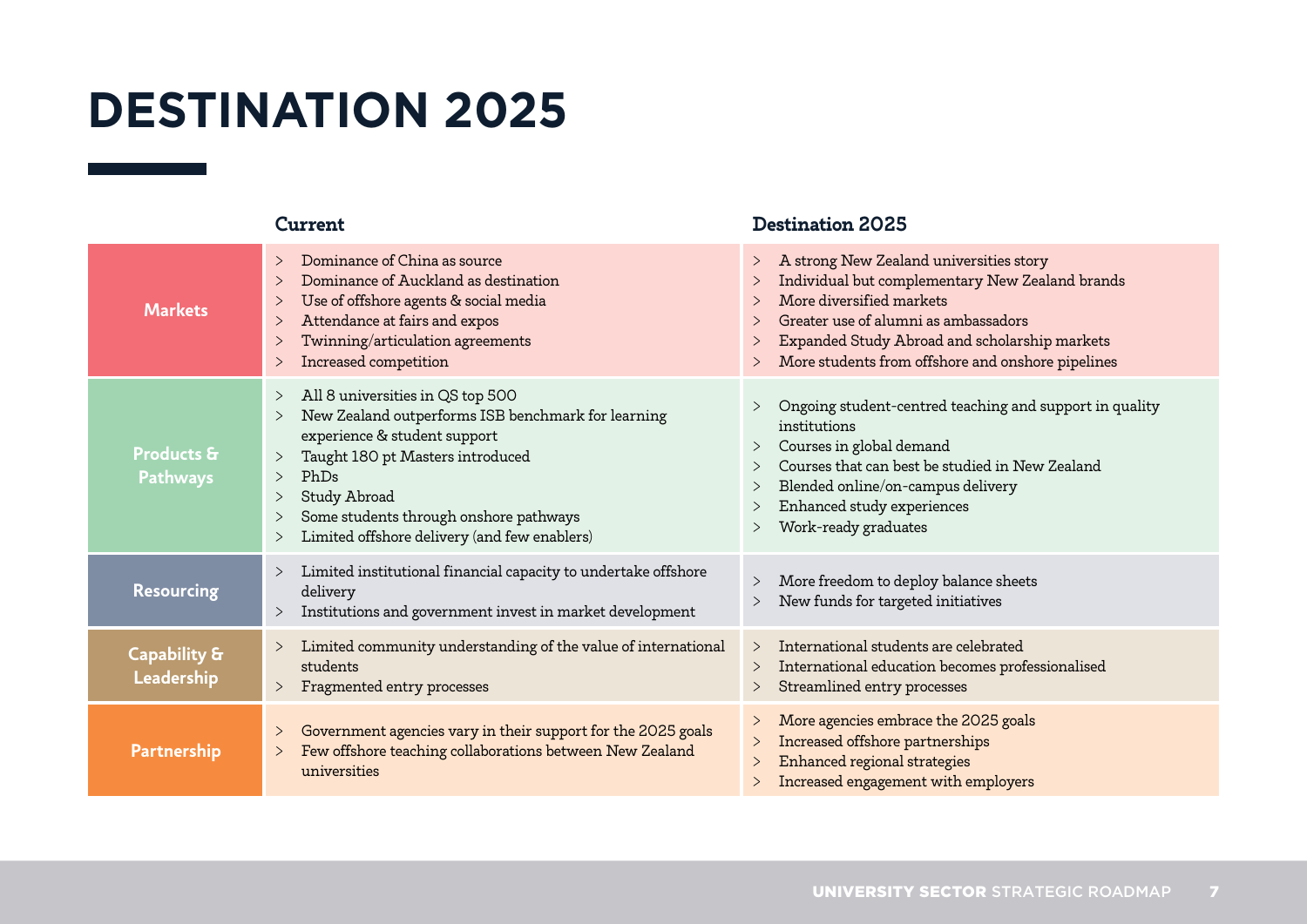#### **INDUSTRY ROADMAP STRATEGIC THEMES**



**Pathways**

Markets **Resourcing Markets and Products and Benedicty Resourcing Products and and Partnership Capability and Leadership**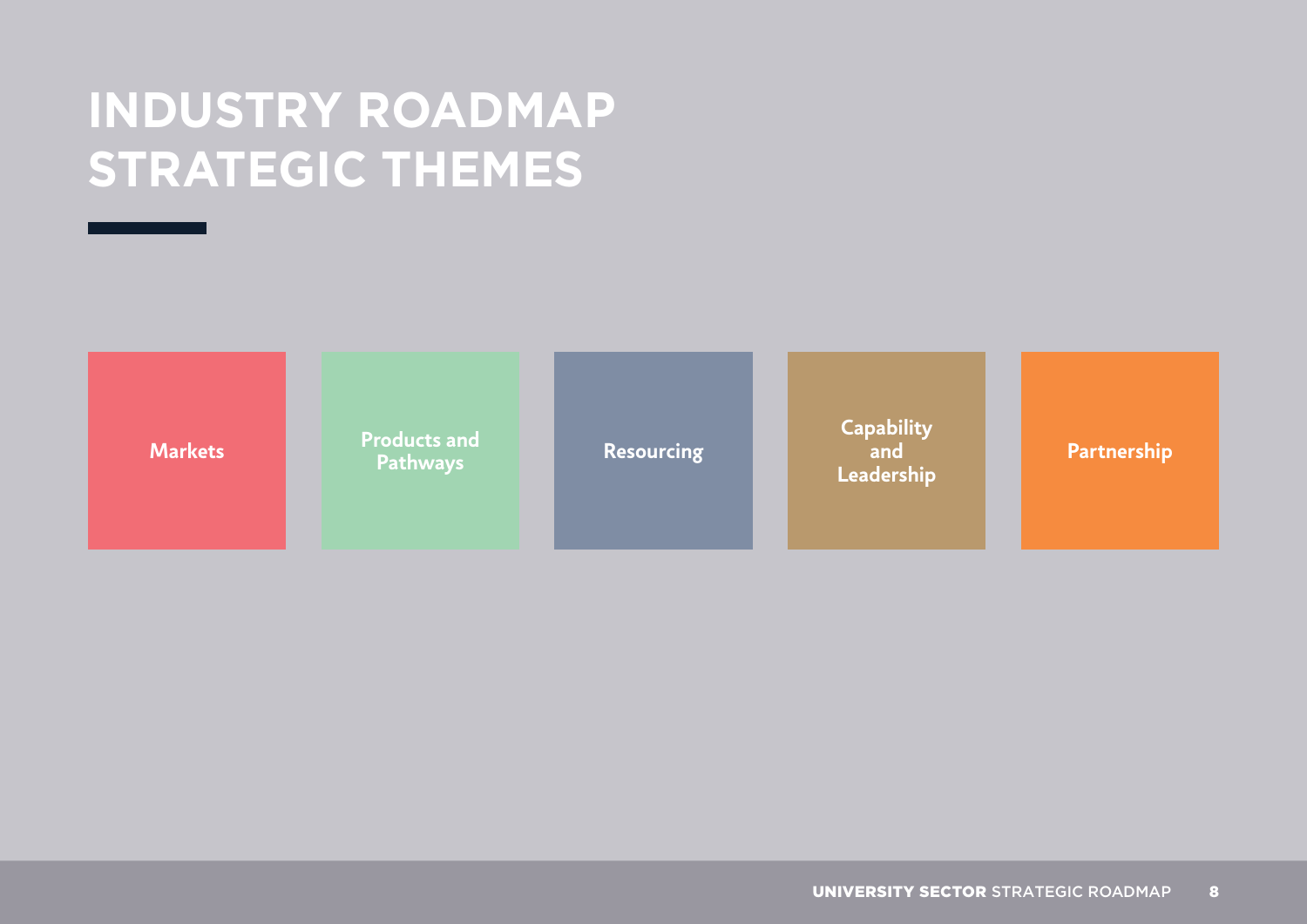## **MARKETS OVERVIEW**

To achieve transformational economic growth, we will leverage the New Zealand country brand, our high quality in-market relationships and the full value of our institutional, academic, alumni and government networks.

We will tell the New Zealand university story to larger audiences in selected markets.

We will develop market intelligence to better understand trends and new channels to reach our audiences.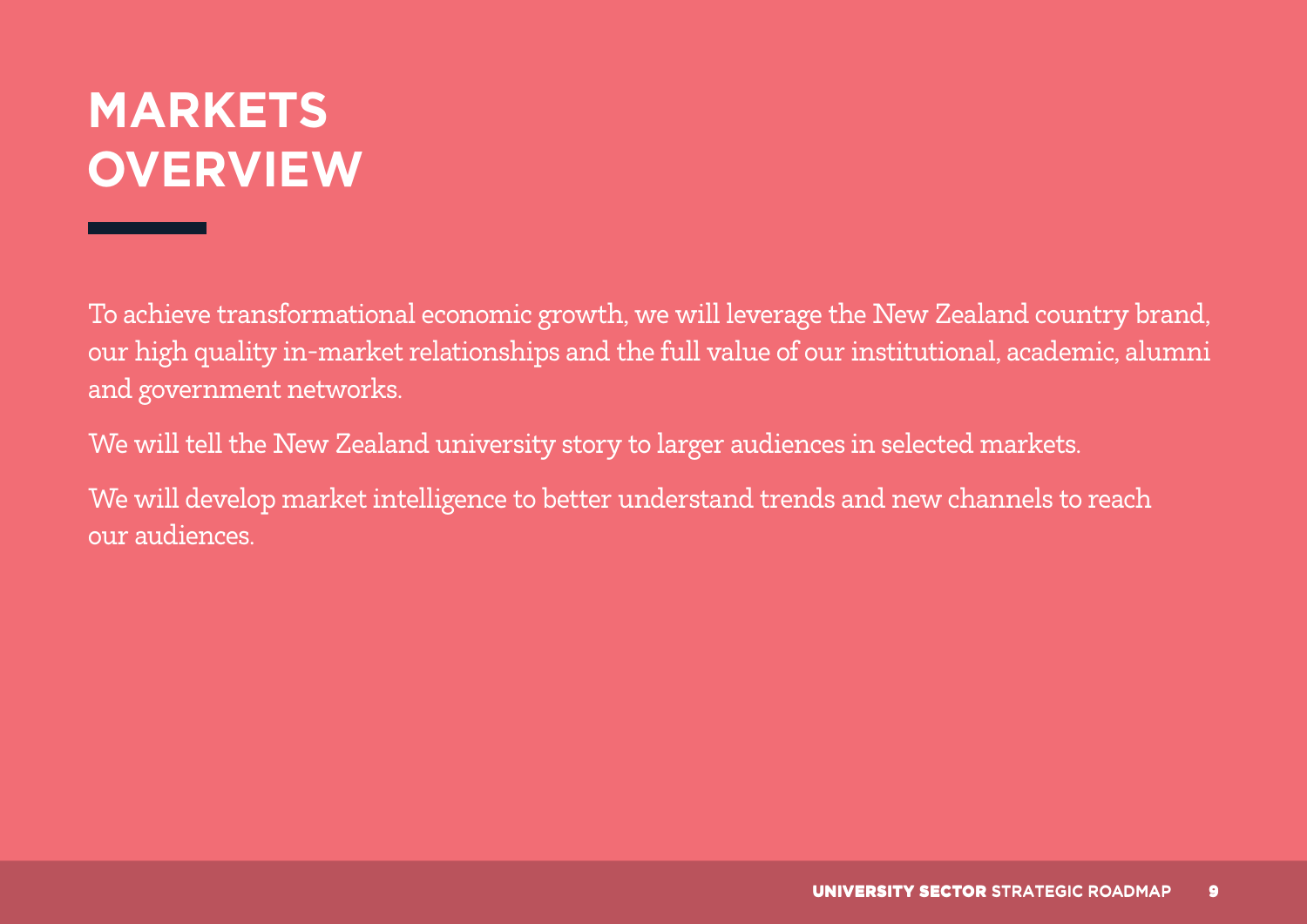# **STRATEGIC CHOICES — MARKETS**



**1 Develop a New Zealand <b>2 Develop a New Zealand and** *Lieu* **Constrained a Books of our system 2 2 Develop a Mew Zealand education 2 Develop a Mew Zealand education 2 Develop a Mew Zealand education 2 universities' story to promote** 



**New Zealand education**  Use offshore alumni as **1989 Partner with offshore**<br> **3 Partner with offshore** institutions to create a<br>
ambassadors of students to New Ze



**institutions to create a pipeline of students to New Zealand**

**4 Improve engagement with and**  Improve engagement with and<br>**EXECUTE CONSISTENT** Maximise the recruitment effective use of agents



**potential of scholarships bevelop tailored and <b>comprehensive appro** different markets **comprehensive approaches to different markets**

**7 Create and share relevant and timely market research and intelligence**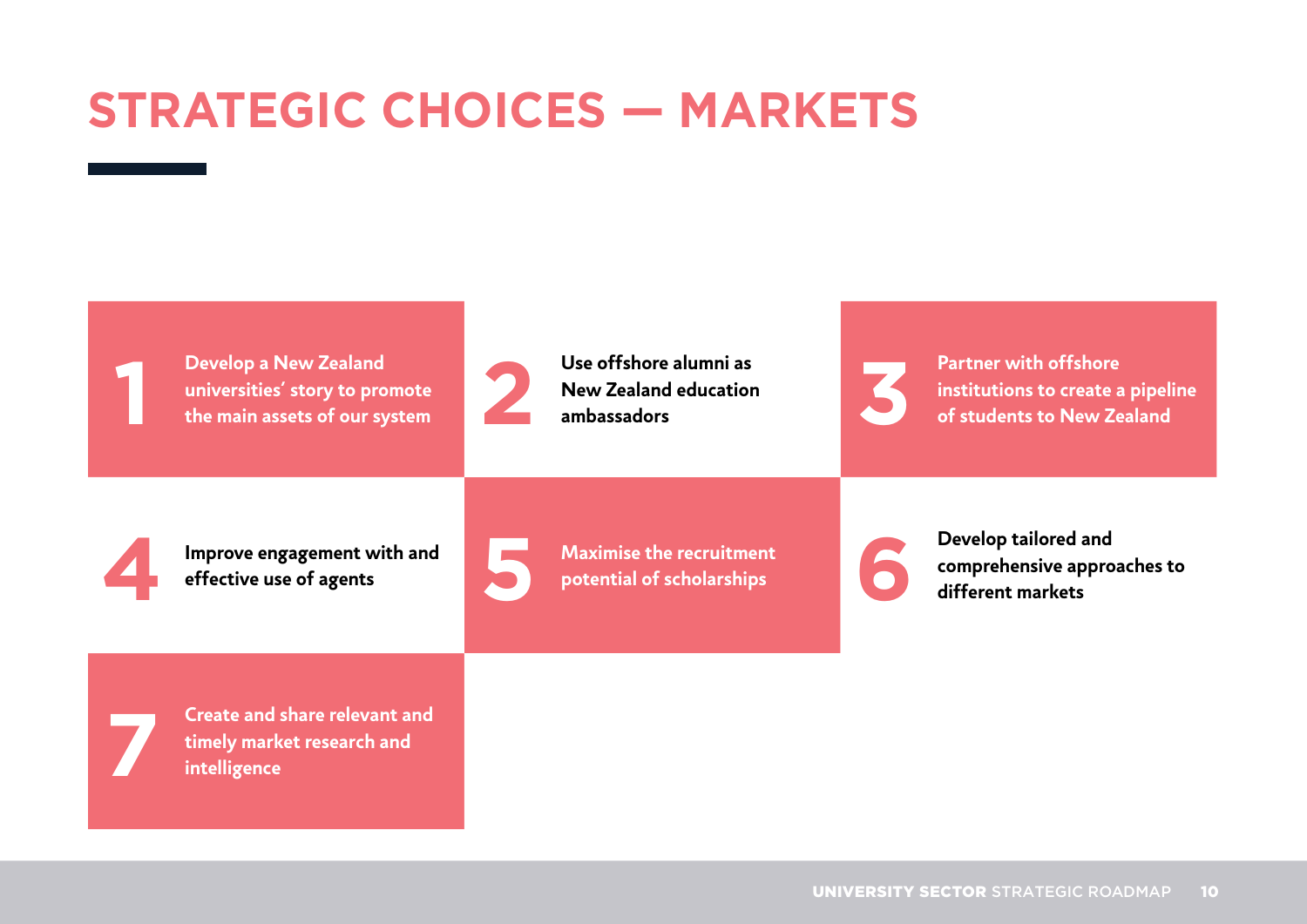#### **MARKETS**

#### **DURATION (YEARS)**

|  | <b>STRATEGIC CHOICES</b>                                              | <b>SPECIFIC ACTIONS</b>                                                                                                                                                                                                                    | $0 - 3$ | $3 - 5$ | $5 - 10$ |
|--|-----------------------------------------------------------------------|--------------------------------------------------------------------------------------------------------------------------------------------------------------------------------------------------------------------------------------------|---------|---------|----------|
|  | <b>Develop a New Zealand</b><br>universities' story to                | Develop a strong New Zealand universities story aligned to the New Zealand Education<br>story that highlights the collective attributes and competitive advantages of our university<br>system                                             |         |         |          |
|  | promote the main benefits<br>of our system                            | Promote institutional and city brands within that collective story and adapt that story to<br>different markets                                                                                                                            |         |         |          |
|  | Use offshore alumni as<br><b>New Zealand education</b><br>ambassadors | Research and track the international success of alumni so as to document the value of<br>New Zealand degrees                                                                                                                               |         |         |          |
|  |                                                                       | Tell emotional/hero stories about well-known offshore expatriate and international alumni<br>to publicise the value of those degrees                                                                                                       |         |         |          |
|  | <b>Partner with offshore</b><br>institutions to create a              | Develop more articulation / twinning / foundation / joint degree and study abroad<br>relationships with educational, government and commercial partners to capture the<br>opportunities that emerge as institutions and systems strengthen |         |         |          |
|  | pipeline of students to<br><b>New Zealand</b>                         | Create an assessment capability and resource database in ENZ to support institutions in<br>doing due diligence on prospective partners                                                                                                     |         |         |          |
|  | Improve engagement with                                               | Create a code of practice for onshore and offshore agents sending students to<br>New Zealand and for institutions engaging with those agents                                                                                               |         |         |          |
|  | and effective use of agents                                           | Survey agents annually to understand the features of our system that are easiest and<br>hardest to sell                                                                                                                                    |         |         |          |

#### KEY RESPONSIBILITY

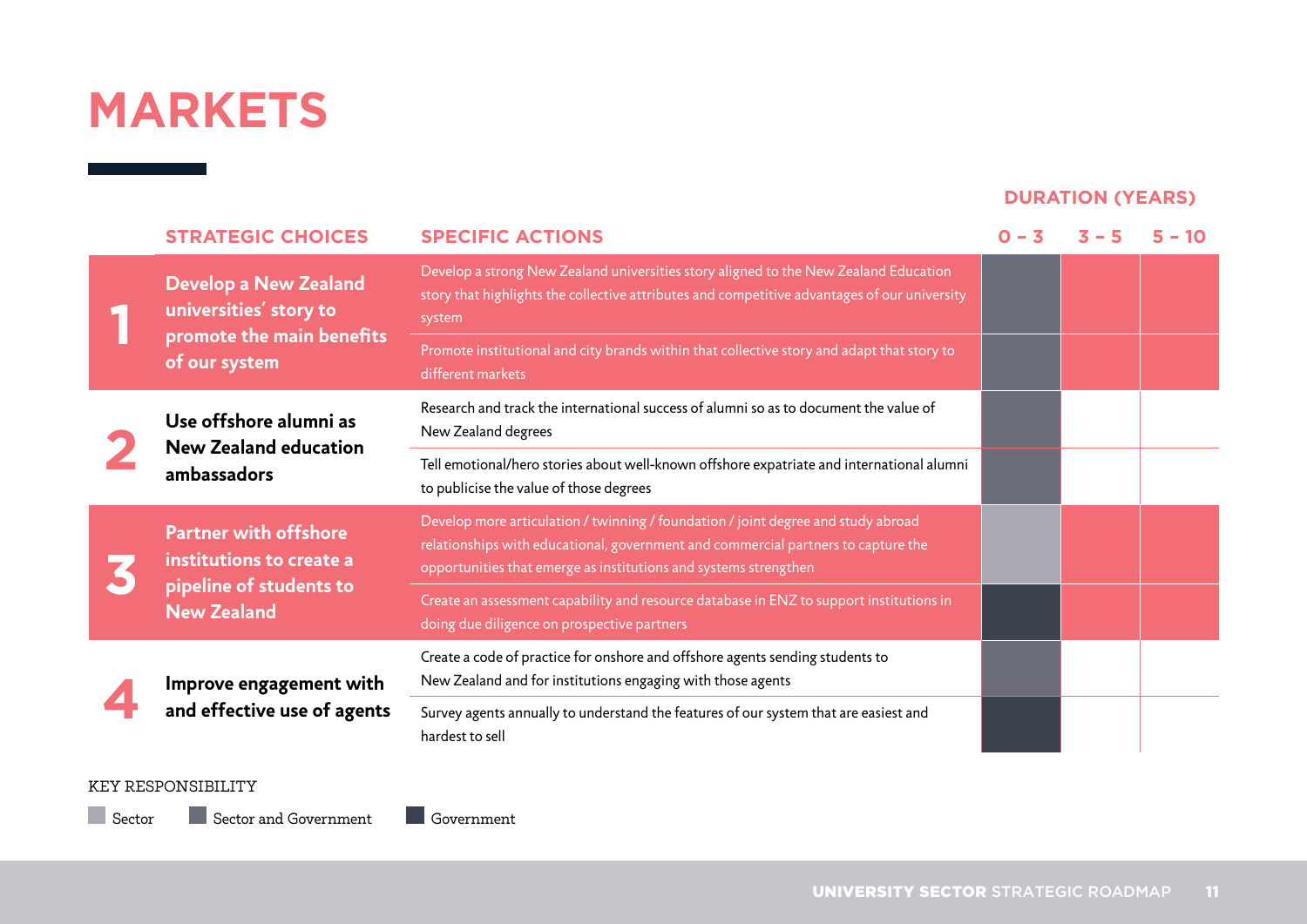#### **MARKETS**

#### **DURATION (YEARS)**

|  | <b>STRATEGIC CHOICES</b>                                                           | <b>SPECIFIC ACTIONS</b>                                                                                                                                                                                                                      | $0 - 3$ | $3 - 5$ |  |
|--|------------------------------------------------------------------------------------|----------------------------------------------------------------------------------------------------------------------------------------------------------------------------------------------------------------------------------------------|---------|---------|--|
|  |                                                                                    | Offer more individual university scholarships to international students                                                                                                                                                                      |         |         |  |
|  | <b>Maximise the recruitment</b><br>potential of scholarships                       | Market PhD domestic fees as akin to scholarships to highlight the very low cost of those<br>degrees                                                                                                                                          |         |         |  |
|  |                                                                                    | Lobby foreign scholarship providers about their rules and processes, so they send more<br>students to New Zealand                                                                                                                            |         |         |  |
|  | Develop tailored and<br>comprehensive approaches<br>to different markets           | Develop and implement strategies for current priority markets: China; India; Indonesia; the rest<br>of ASEAN; and developed university systems (Europe, North America and North Asia)                                                        |         |         |  |
|  |                                                                                    | Target other opportunities where New Zealand is known in or beyond education, where<br>scholarships focus on subject rankings, where national priorities match New Zealand<br>university strengths, or where institutions identify prospects |         |         |  |
|  |                                                                                    | Use ENZ as an initial recruitment channel in emerging markets                                                                                                                                                                                |         |         |  |
|  |                                                                                    | Nurture broad and reciprocal government-to-government ties where such ties unlock<br>student flows                                                                                                                                           |         |         |  |
|  | <b>Create and share relevant</b><br>and timely market research<br>and intelligence | Produce regular reports on significant market opportunities and competitor behaviour to<br>inform product development and mitigating actions                                                                                                 |         |         |  |
|  |                                                                                    | Produce annual reports on emerging university systems (Latin America, the Middle East,<br>Africa, Eastern Europe) to inform long-term engagement strategies                                                                                  |         |         |  |

#### KEY RESPONSIBILITY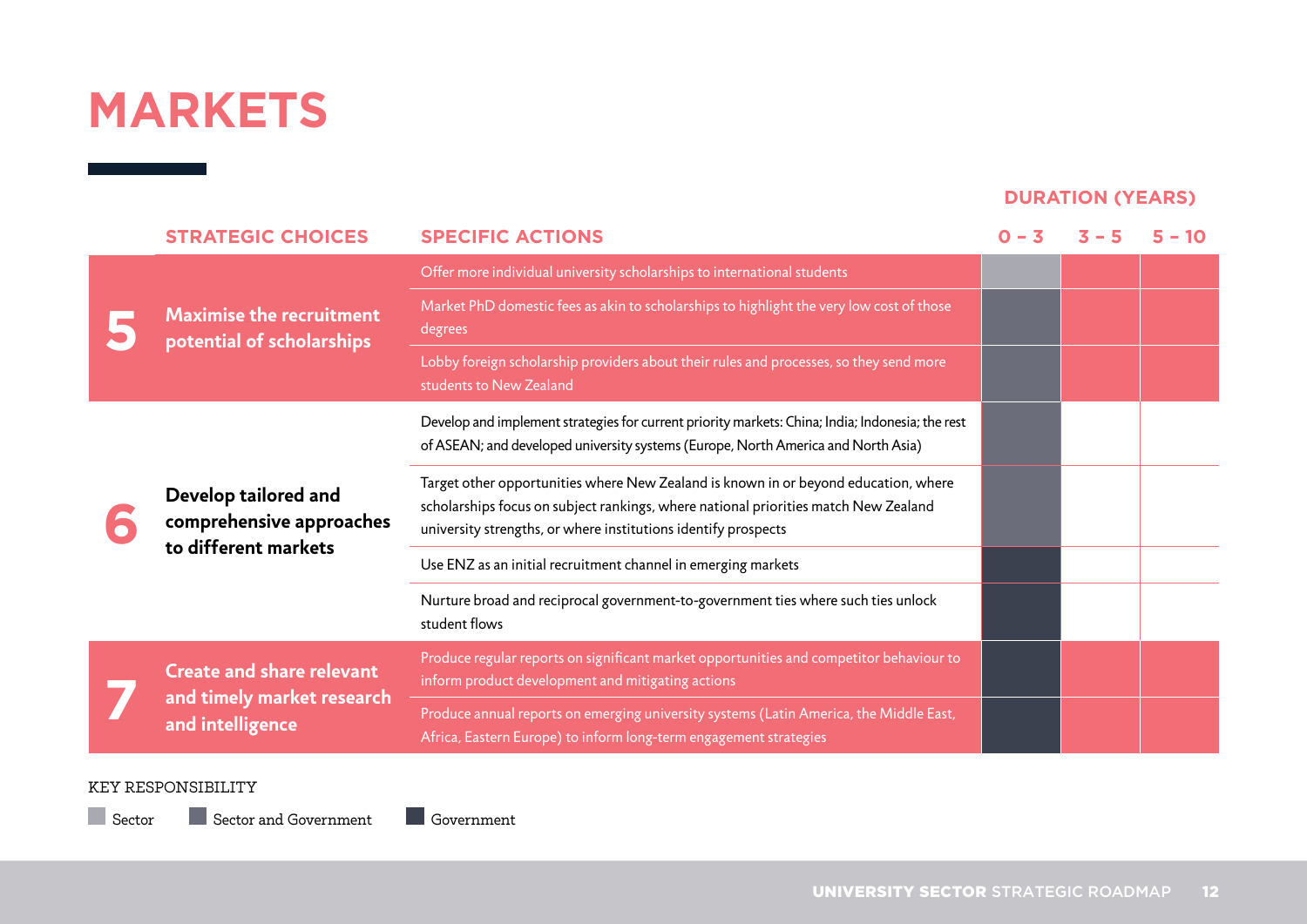# **PRODUCTS AND PATHWAYS OVERVIEW**

We will educate global citizens and achieve transformational economic growth by delivering quality courses in fields of high demand or where we have competitive advantage. Delivery will be more diversified, and include the use of digital technologies and distance learning. We will strengthen pathways within our education system and to employment. Concurrently, the quality of student experiences and learning support will be enhanced.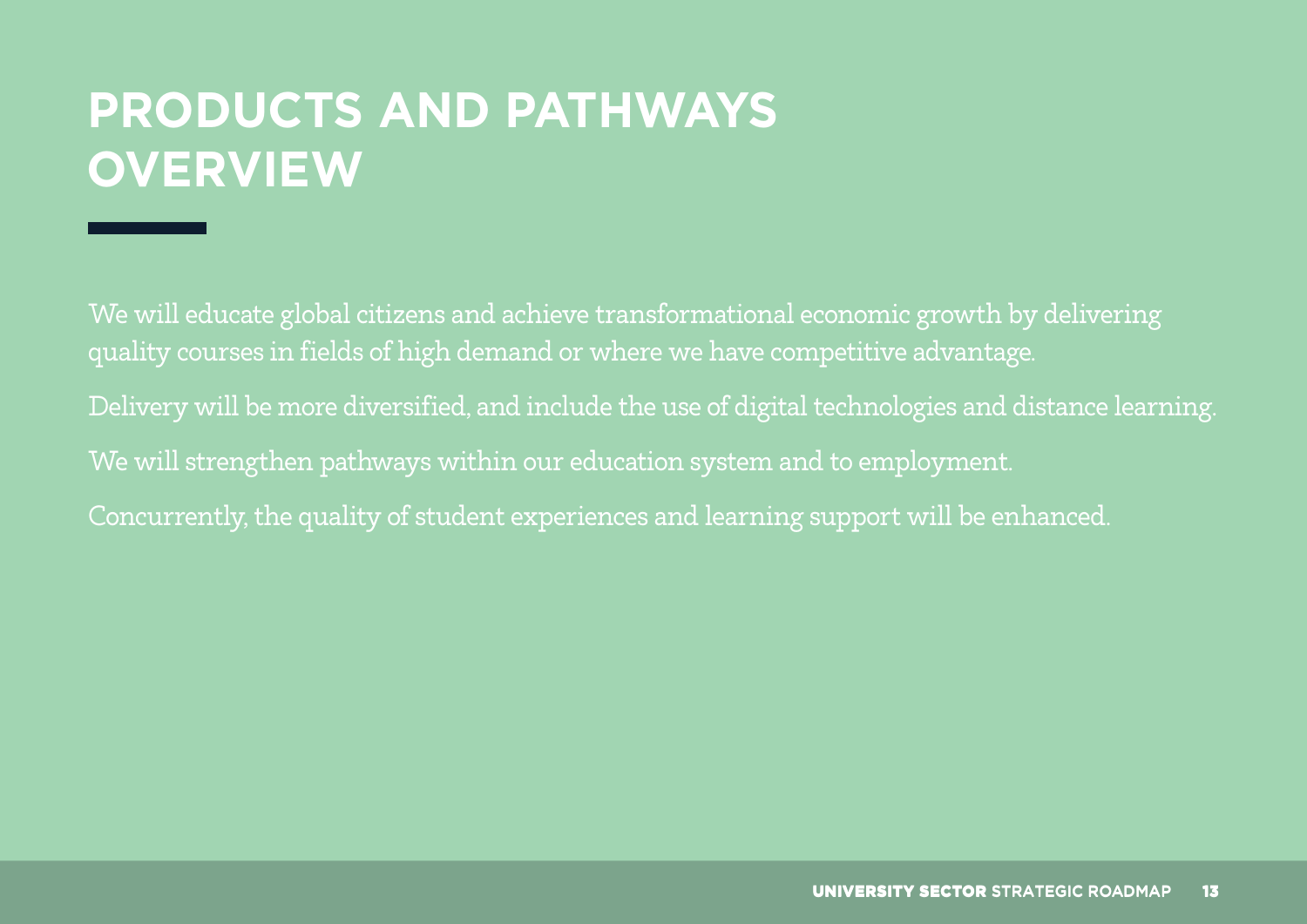### **STRATEGIC CHOICES — PRODUCTS AND PATHWAYS**

**1 Align product development to customer needs 2** 

**Develop niche courses and programmes that align with New Zealand's unique atterior inche courses and programmes that align Ensure course content prepares students for work in the global market<br>place attributes and market needs and the students of marketplace and market needs and market place an** 



**students for work in the global marketplace**



**Focus on developing excellence in distance education, blended learning and digital delivery**<br>and digital delivery<br>and digital delivery<br>and digital delivery



**New Zealand's education**  Strengthen pathways across<br>
New Zealand's education<br>
system<br> **60 <b>Figure 1 Figure 2 Conserverse commencement**<br> **60 <b>Figure 2 Figure 2 Figure 2 Figure 2 Figure 2 Figure 2 Figure 2 Figure 2 Figure 2 Fig** 

**to better align with northern hemisphere calendars**

**7 Develop and package New Zealand study** 



**Experiences B**<br> **experiences 8 Experiences 8 Experiences 8 Experiences 8 Experiences 8 Experiences 8 Experiences 8 Experiences 8 Experiences 8 Experiences 8 Experiences 8 Expe for success in their chosen study and career**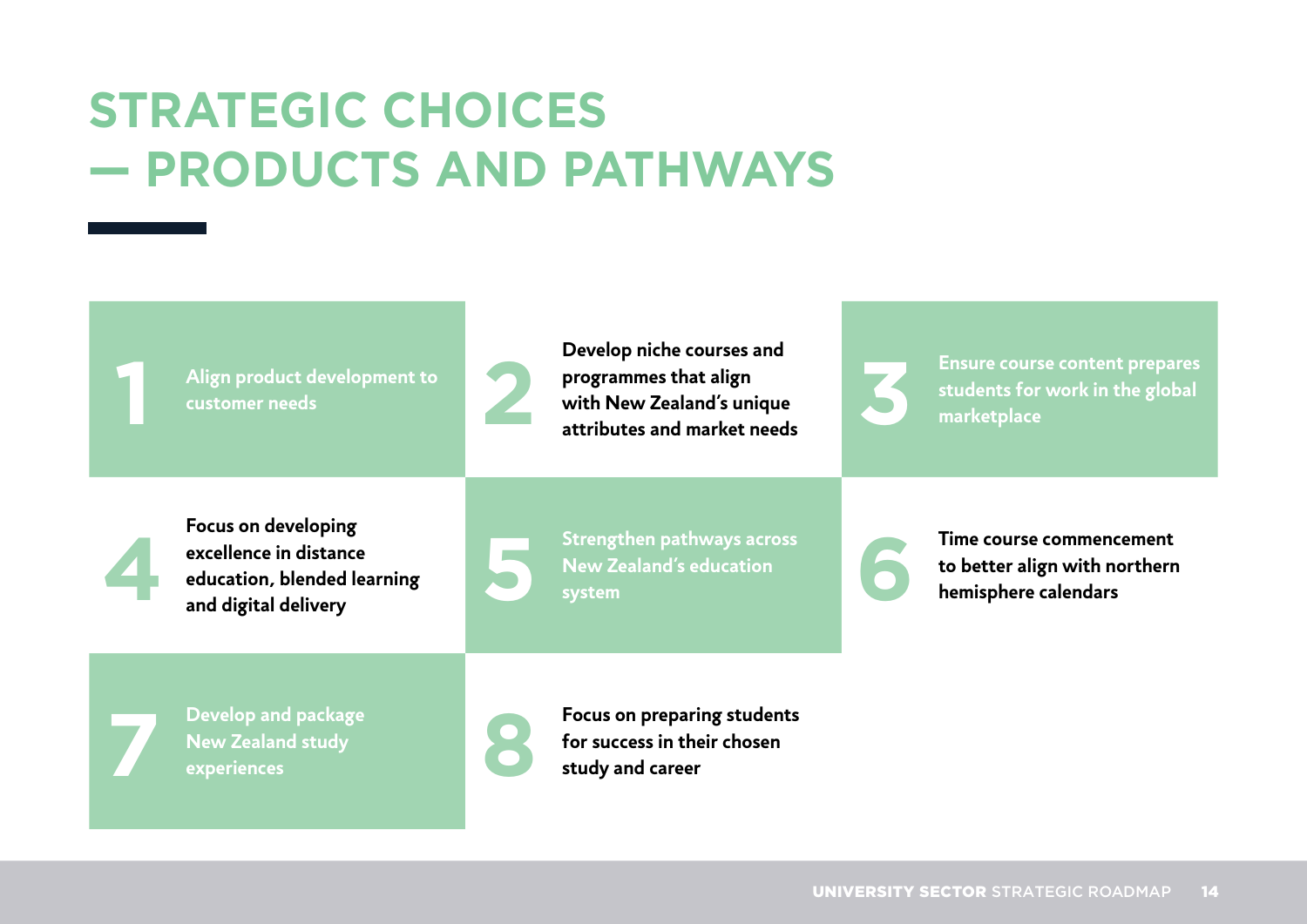# **PRODUCTS AND PATHWAYS**

#### **DURATION (YEARS)**

|  | <b>STRATEGIC CHOICES</b>                                                                                       | <b>SPECIFIC ACTIONS</b>                                                                                                                                      | $0 - 3$ | $3 - 5$ | $5 - 10$ |
|--|----------------------------------------------------------------------------------------------------------------|--------------------------------------------------------------------------------------------------------------------------------------------------------------|---------|---------|----------|
|  |                                                                                                                | Identify and market courses, degrees and products that are in demand internationally                                                                         |         |         |          |
|  | Align product<br>development to                                                                                | Produce annual research on global prices for these programmes to inform fees decisions                                                                       |         |         |          |
|  | customer needs                                                                                                 | Offer qualifications across more than one institution to capitalise on expertise across our<br>system                                                        |         |         |          |
|  | Develop niche courses and<br>programmes that align<br>with New Zealand's unique<br>attributes and market needs | Offer focussed/interdisciplinary qualifications in fields in which New Zealand is<br>academically renowned, publicly identified or geographically advantaged |         |         |          |
|  |                                                                                                                | Develop products with migration potential to connect recruitment with labour market<br>demand                                                                |         |         |          |
|  | <b>Ensure course content</b><br>prepares students for work<br>in the global marketplace                        | Review CUAP processes to ensure swift approval of courses likely to attract international<br>students while maintaining system quality                       |         |         |          |
|  |                                                                                                                | Develop guidelines for course and programme reviews that encourage content relevant to<br>international and domestic students                                |         |         |          |
|  | Focus on developing<br>excellence in distance<br>education, blended learning<br>and digital delivery           | Produce annual reports on evolving educational technologies and their impact on<br>recruitment and educational experiences                                   |         |         |          |
|  |                                                                                                                | Develop distance and blended courses that act as tasters for/provide pathways to onshore<br>qualifications                                                   |         |         |          |

#### KEY RESPONSIBILITY

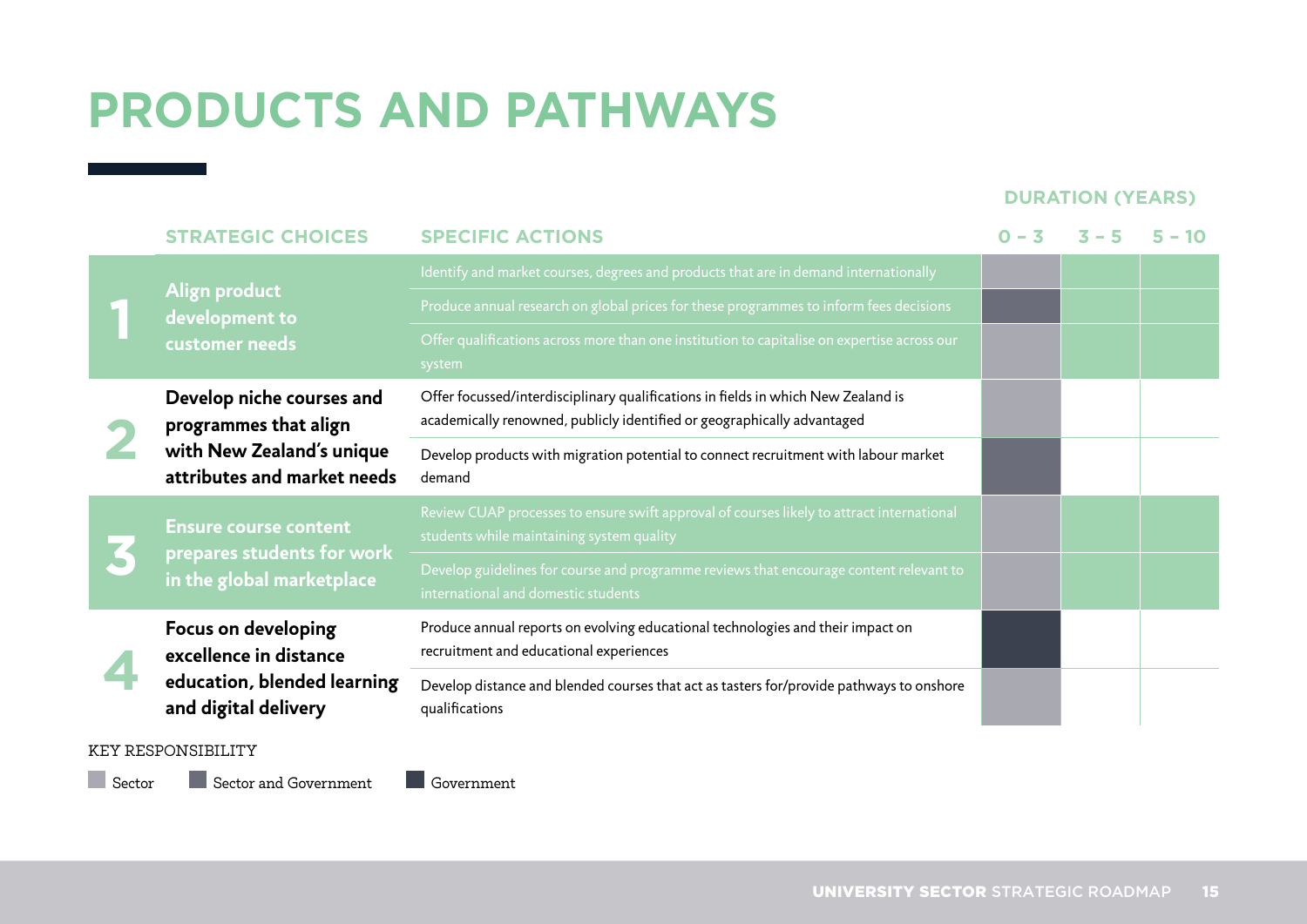# **PRODUCTS AND PATHWAYS**

#### **DURATION (YEARS)**

|  | <b>STRATEGIC CHOICES</b>                                                                    | <b>SPECIFIC ACTIONS</b>                                                                                                                                                                                                                     | $0 - 3$ | $3 - 5$ | $5 - 10$ |
|--|---------------------------------------------------------------------------------------------|---------------------------------------------------------------------------------------------------------------------------------------------------------------------------------------------------------------------------------------------|---------|---------|----------|
|  | <b>Strengthen pathways</b><br>across New Zealand's                                          | Develop clearly articulated and coherent pathways into undergraduate and postgraduate<br>study                                                                                                                                              |         |         |          |
|  | education system                                                                            | Prepare toolkits for schools and PTEs to encourage those pathways                                                                                                                                                                           |         |         |          |
|  | <b>Time course</b><br>commencement to better<br>align with northern<br>hemisphere calendars | Offer more niche, short or Study Abroad courses in months that align with global demand                                                                                                                                                     |         |         |          |
|  |                                                                                             | Begin more programmes and courses in either semester, so students do not have to wait<br>months to begin                                                                                                                                    |         |         |          |
|  | <b>Develop and package</b><br><b>New Zealand study</b><br>experiences                       | Negotiate deals with airlines, banks, and tourism, transport or telecommunications<br>companies to reduce costs beyond the classroom and expand extra-curricular experiences                                                                |         |         |          |
|  | Focus on preparing<br>students for success in their<br>chosen study and career              | Offer pre-departure in-country induction programmes to prepare students for study in<br>New Zealand                                                                                                                                         |         |         |          |
|  |                                                                                             | Increase support around English language, internships and academic literacies, so students<br>leave with better English than when they arrived and are attractive to employers                                                              |         |         |          |
|  |                                                                                             | Prepare students to be global citizens through identifying and resourcing initiatives that<br>increase the internationalisation of curricula, the interaction of international and domestic<br>students, and the employability of graduates |         |         |          |

#### KEY RESPONSIBILITY

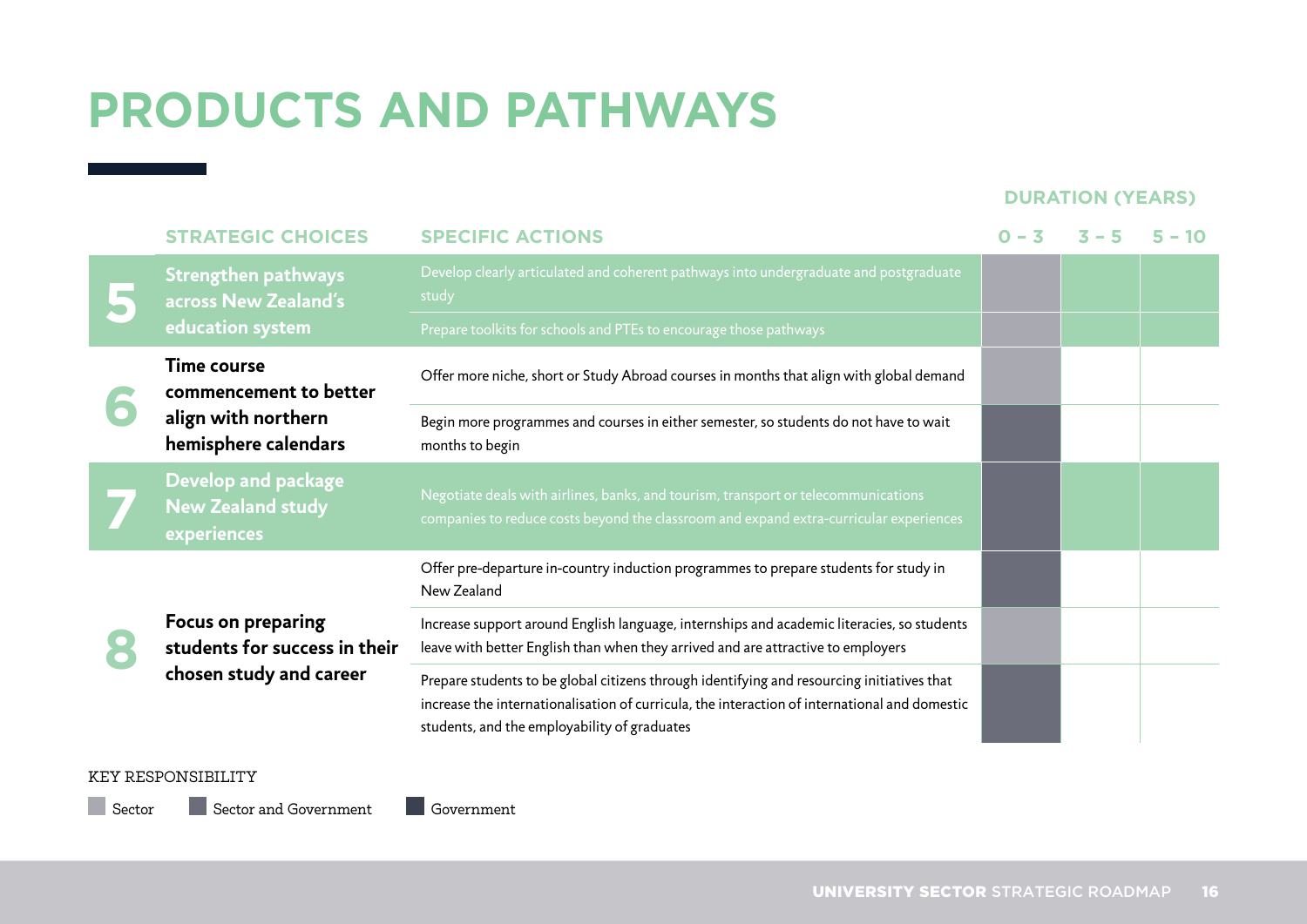### **RESOURCING OVERVIEW**

To achieve transformational economic growth, institutions will have access to capital for product, infrastructure and market development.

Institutions will have incentives to partner and grow international revenues.

The long term commercial returns from international education will be sound and sustainable.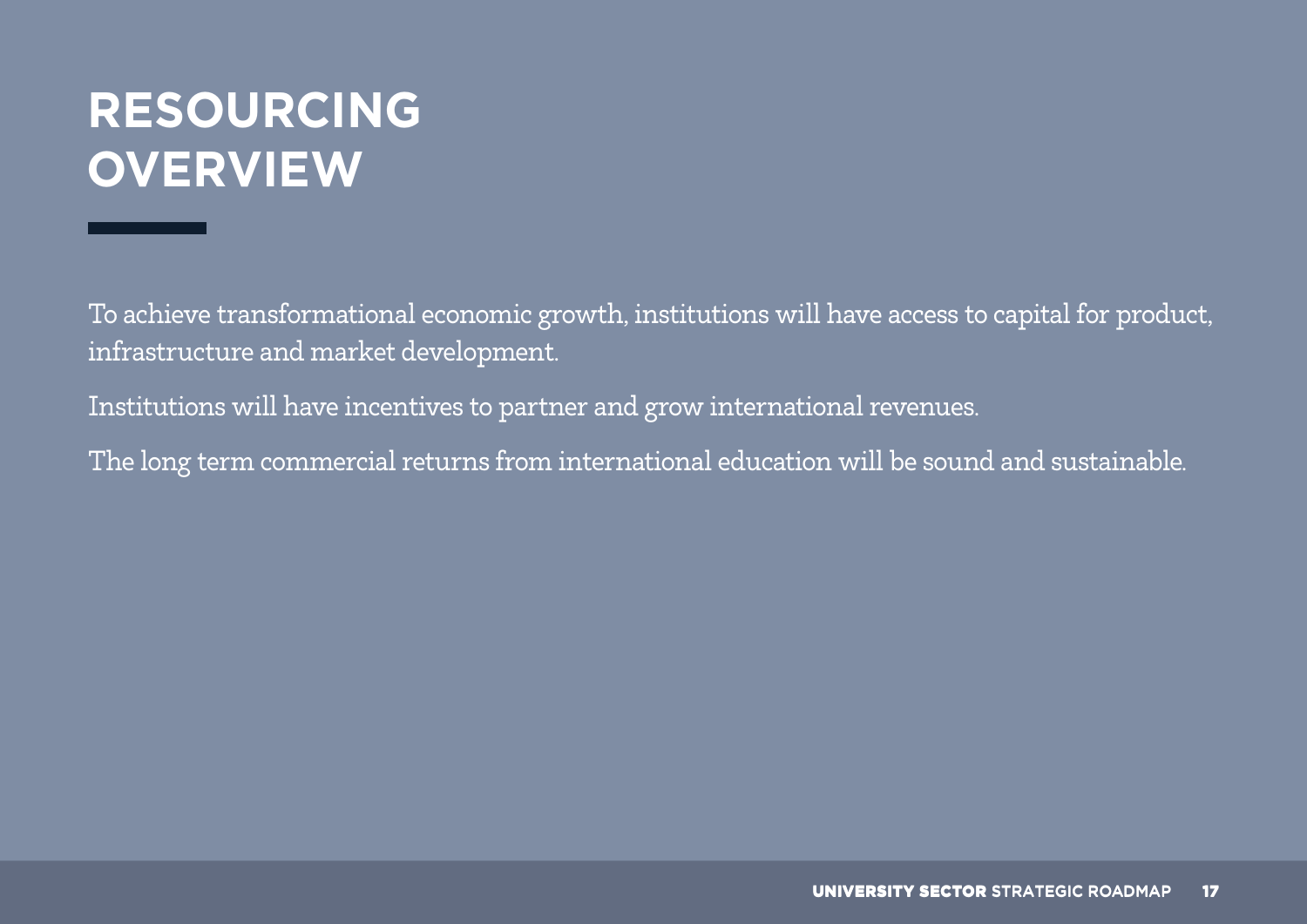# **STRATEGIC CHOICES — RESOURCING**

**1 Enable better access to capital growth and risk sharing 2 Align investment with and R&D for international** 



**capability, quality and**  Align investment with<br> **capability, quality and**<br> **PERIODE COLLADORED ENGINEER PROPERTIES**<br> **PERIODE PROPERTIES** 



**projects**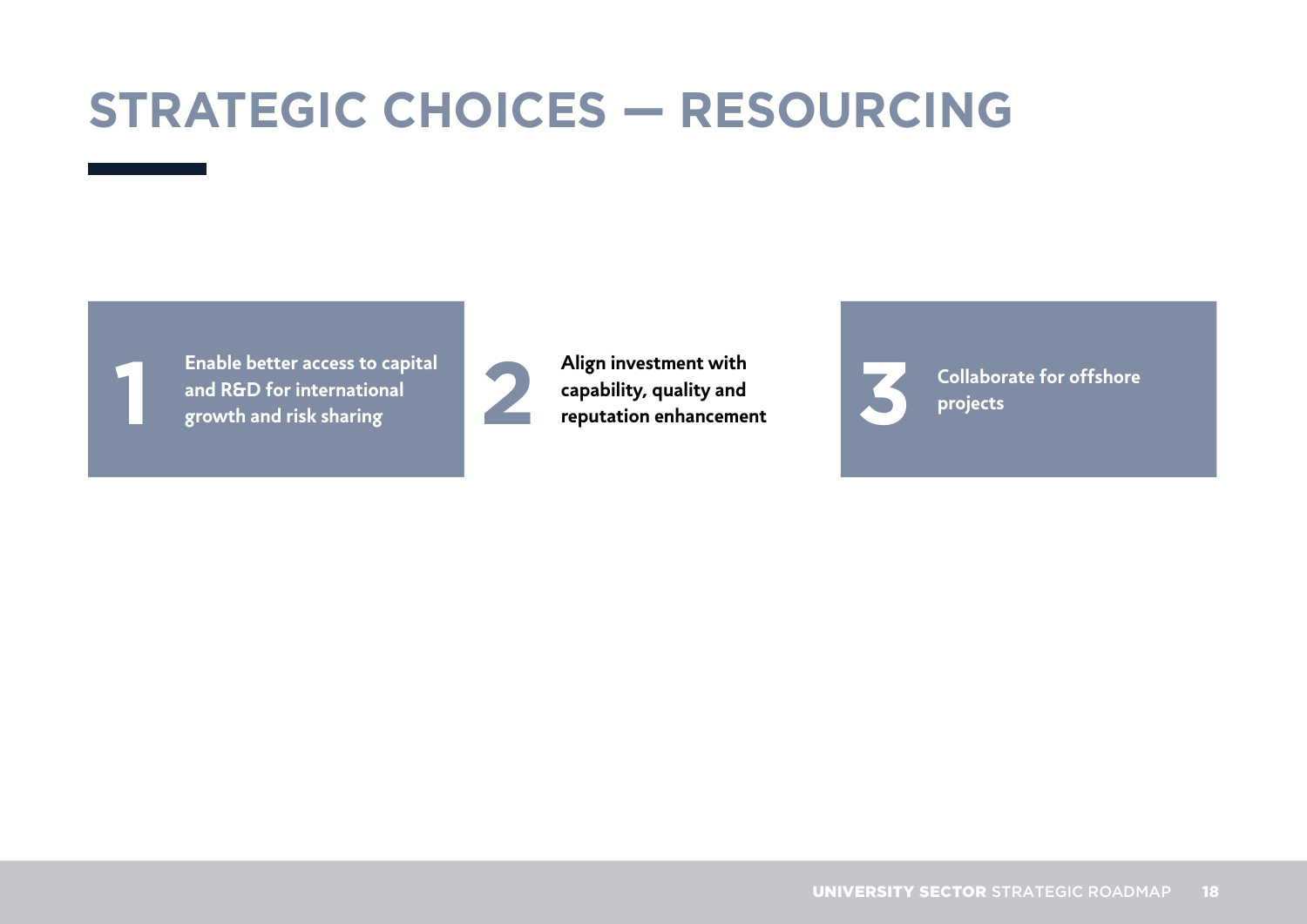### **RESOURCING**

#### **DURATION (YEARS)**

|  | <b>STRATEGIC CHOICES</b>                                                                          | <b>SPECIFIC ACTIONS</b>                                                                                                                                                                                    | $0 - 3$ | $3 - 5$ | $5 - 10$ |
|--|---------------------------------------------------------------------------------------------------|------------------------------------------------------------------------------------------------------------------------------------------------------------------------------------------------------------|---------|---------|----------|
|  | <b>Enable better access</b><br>to capital and R&D for<br>international growth and<br>risk sharing | Allow universities more flexibility in deploying their balance sheets so they are more able<br>to finance and assume the risks involved in international education growth initiatives                      |         |         |          |
|  |                                                                                                   | Provide a pool of capital / co-investment fund to provide an alternative to develop<br>international initiatives that do not rely solely on university balance sheets for risky but<br>high value projects |         |         |          |
|  |                                                                                                   | Propose candidates with international education expertise for Council positions                                                                                                                            |         |         |          |
|  | Align investment with<br>capability, quality and<br>reputation enhancement                        | Form strategic relationships with ranking agencies and conduct sophisticated analyses of<br>their tables                                                                                                   |         |         |          |
|  |                                                                                                   | Provide additional targeted funding for those disciplines and activities (e.g. joint<br>international research projects) that will allow the sector to best maintain / lift its<br>international rankings  |         |         |          |
|  |                                                                                                   | Identify and broker opportunities for New Zealand universities to collaborate in offshore<br>delivery                                                                                                      |         |         |          |
|  | <b>Collaborate for offshore</b>                                                                   | Invest in digital facilities and resources to showcase New Zealand teaching in MOOCs                                                                                                                       |         |         |          |
|  | projects                                                                                          | Develop toolkits around delivery of offshore services in priority markets                                                                                                                                  |         |         |          |
|  |                                                                                                   | Interested New Zealand universities develop a commercial entity to jointly deliver projects<br>offshore                                                                                                    |         |         |          |

#### KEY RESPONSIBILITY

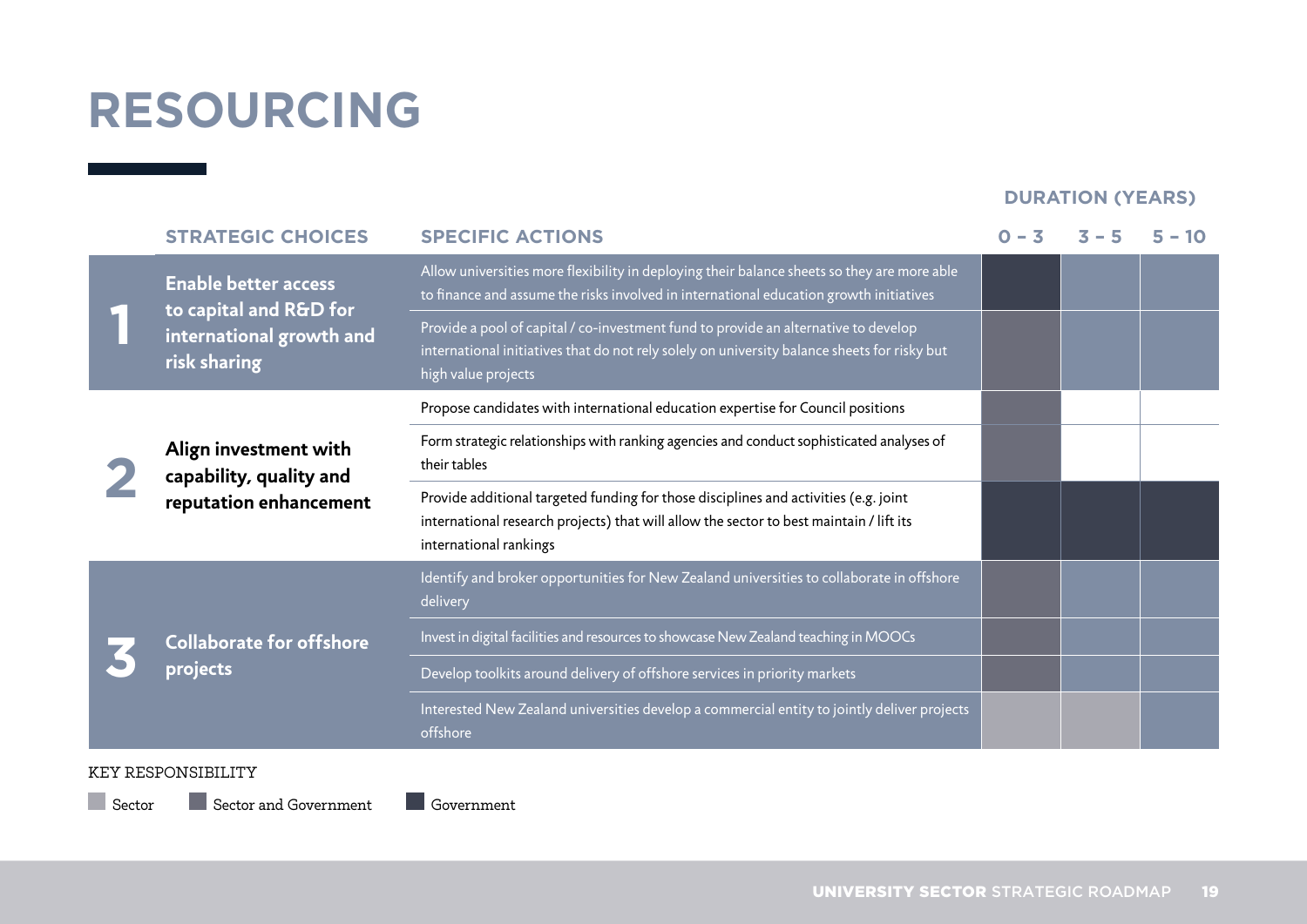# **CAPABILITY AND LEADERSHIP OVERVIEW**

To achieve transformational economic growth, we will build greater staff, student and public understanding of the benefits of international education and our responsibilities to international students.

There will be investment in professional development and networks to improve our processes, teaching and pastoral care.

We will share knowledge, channels and resources to increase our conversion of enquiries to enrolments.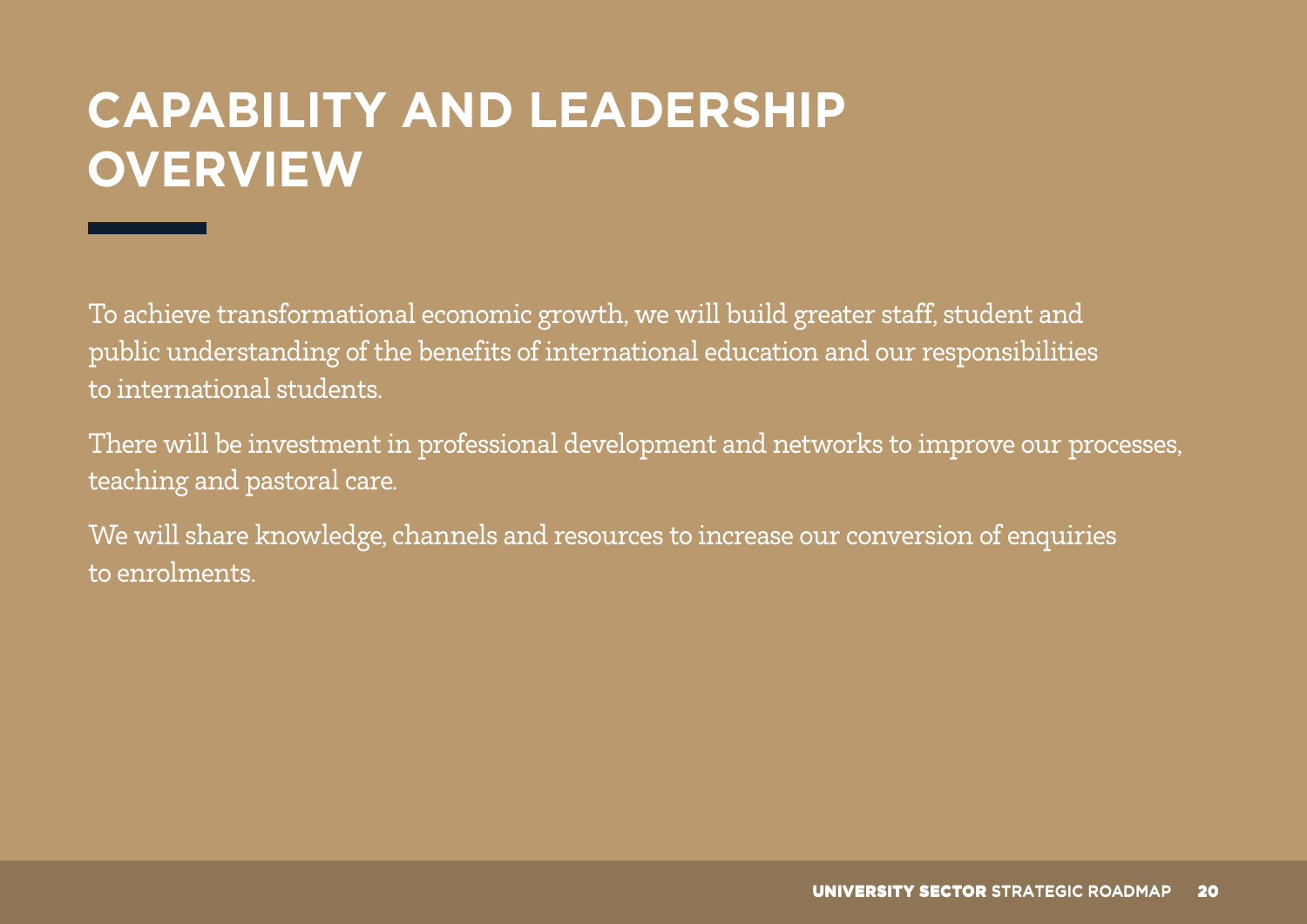#### **STRATEGIC CHOICES — CAPABILITY AND LEADERSHIP**



**1** Market the value of<br>**1** international studen<br>**New Zealanders international students to** 



Market the value of **22 <b>Optimise recruitment and**<br>international students to **22 admissions policy / process**<br>New Zealanders across the sector **admissions policy / processes admissions policy / processes**<br>**3 Professionalise the sector**<br>**3 Professionalise the sector** 

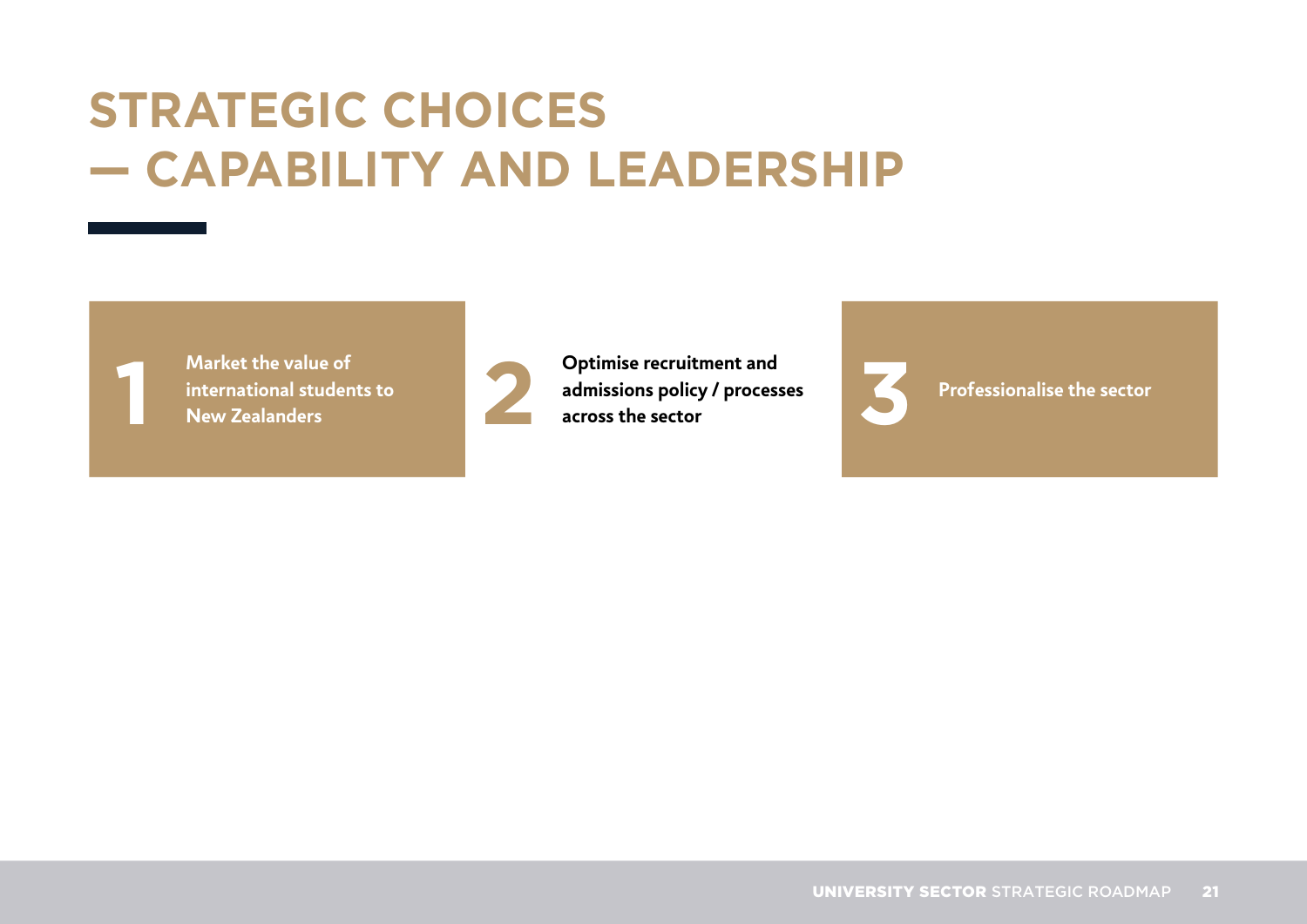# **CAPABILITY AND LEADERSHIP**

#### **DURATION (YEARS)**

|  | <b>STRATEGIC CHOICES</b>                                                              | <b>SPECIFIC ACTIONS</b>                                                                                                                                                                                                                                             | $0 - 3$ |  |
|--|---------------------------------------------------------------------------------------|---------------------------------------------------------------------------------------------------------------------------------------------------------------------------------------------------------------------------------------------------------------------|---------|--|
|  | Market the value of<br>international students to                                      | Develop a campaign to market the value of international students to New Zealanders<br>to show students, employers, academics, media and the public their social, cultural and<br>pedagogical importance and to dispel the notion that they displace local students. |         |  |
|  | <b>New Zealanders</b>                                                                 | Provide incentives to academics to encourage them to support international students,<br>foster collaborations between international and domestic students, and consider<br>international student demand in course and programme design                              |         |  |
|  | <b>Optimise recruitment</b><br>and admissions policy /<br>processes across the sector | Review sector-wide admissions processes and establish a sector-owned best practice<br>approach around converting enquiries into enrolments                                                                                                                          |         |  |
|  |                                                                                       | Extend the existing framework for recognition of offshore qualifications                                                                                                                                                                                            |         |  |
|  |                                                                                       | Pilot an offshore foundation programme that provides students with entry into<br>Stage I or II courses                                                                                                                                                              |         |  |
|  |                                                                                       | Offer regular professional development courses to international education administrators                                                                                                                                                                            |         |  |
|  | <b>Professionalise the sector</b>                                                     | Provide opportunities for admissions staff to visit priority markets                                                                                                                                                                                                |         |  |

#### KEY RESPONSIBILITY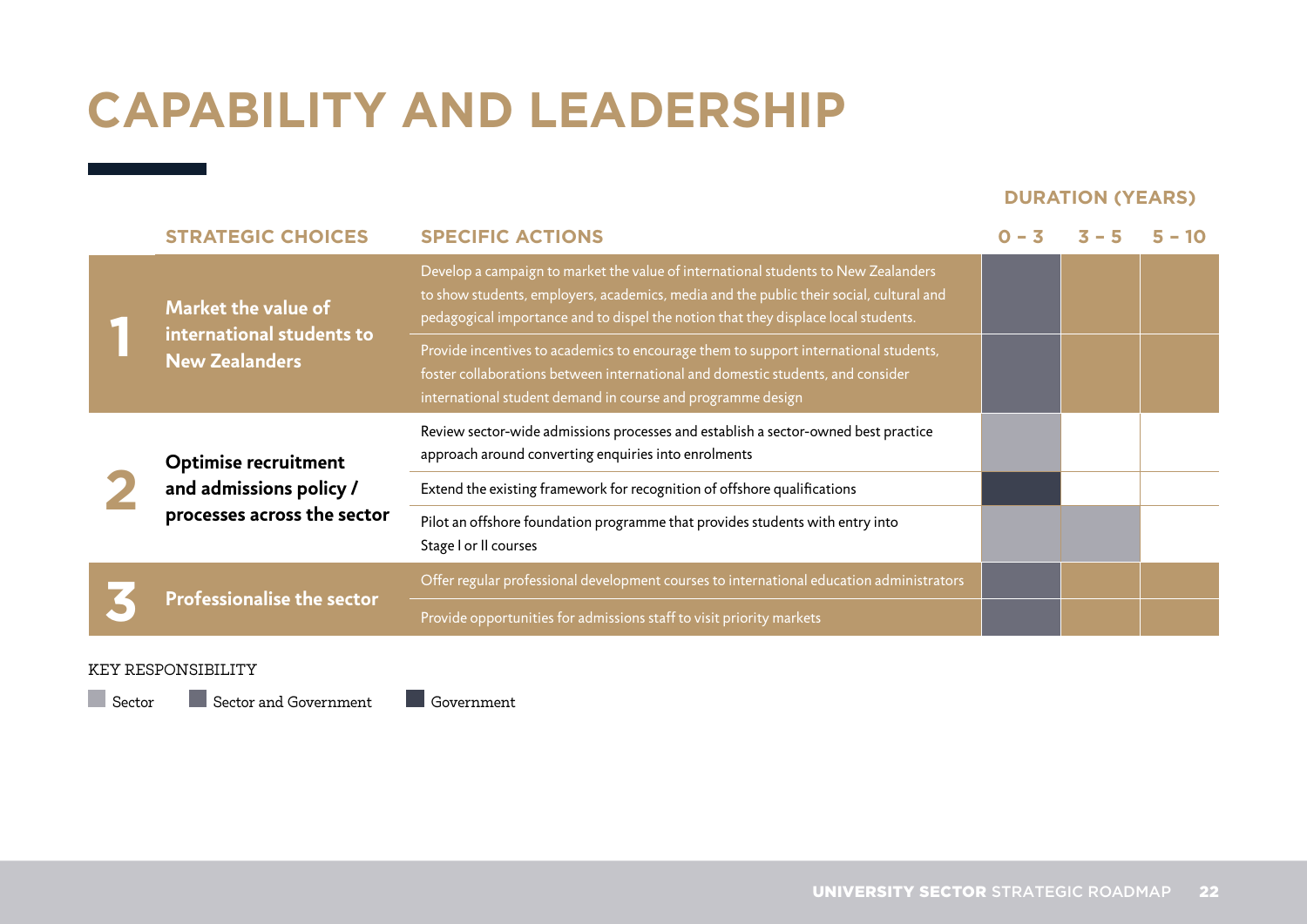# **PARTNERSHIP OVERVIEW**

To achieve transformational economic growth, we will ask more government agencies to focus on the 2025 goals.

We will approach international markets in clusters or as a joined up NZ Inc. team – while retaining our individual freedom and independence.

We will partner with overseas institutions in sustainable, purposeful and mutually beneficial relationships.

We will benefit from increased scale, capacity and efficiencies by working with regions and the private sector on offshore initiatives.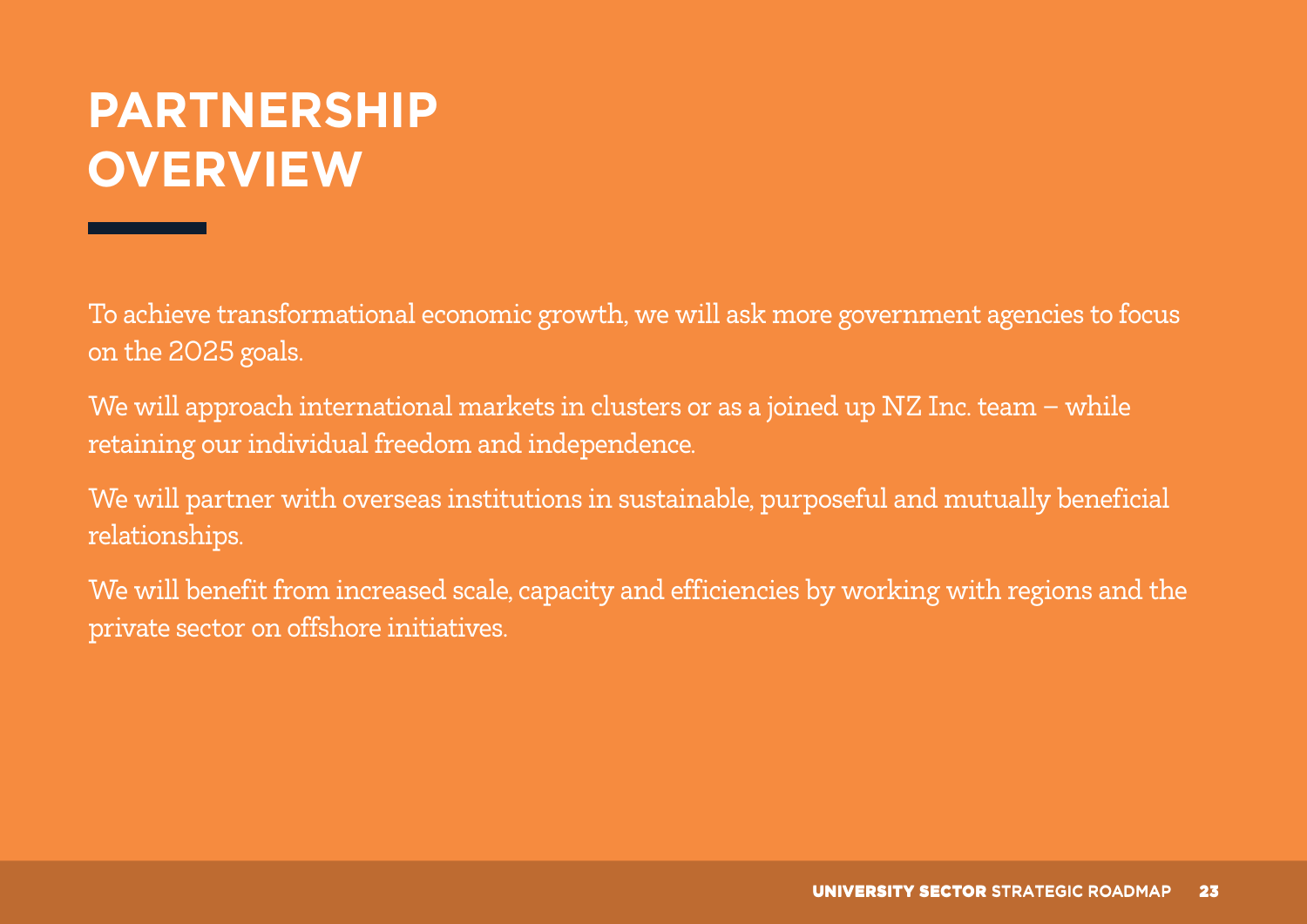### **STRATEGIC CHOICES — PARTNERSHIP**



**Increase collaboration and integration within and between industry and**  Increase conaboration<br>and integration within<br>and between industry and<br>government



**Develop stronger collaborative approaches between institutions to Exercise Scribber Scribber 2 achieve scale 3 Increase engagement with**<br> **Achieve scale 3 Achieve scale achieve scale achieve scale achieve scale achieve scale achieve** scale



**New Zealand and offshore employers**



**14 Develop business models for collaboration with regions an related industry partners collaboration with regions and related industry partners**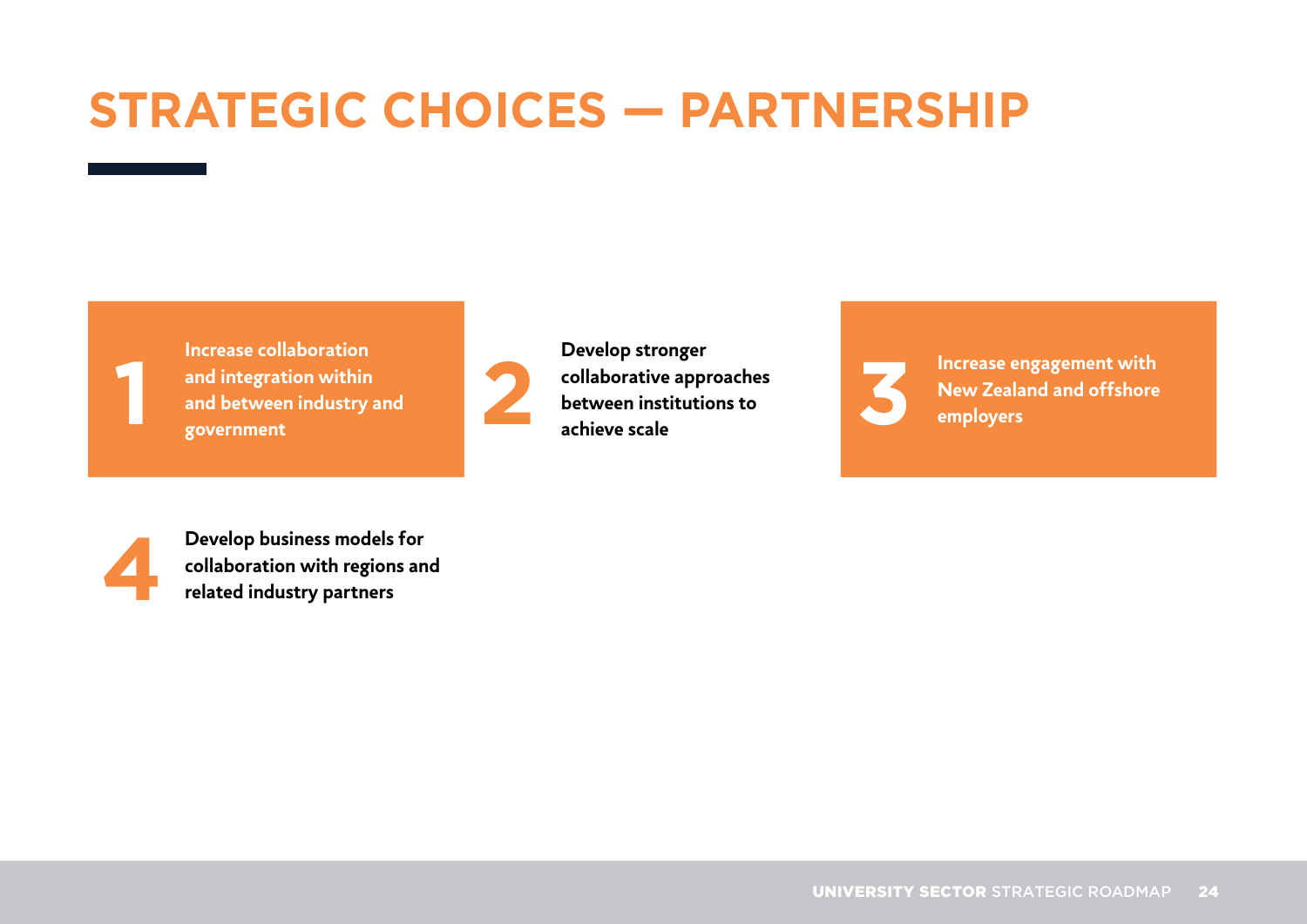#### **PARTNERSHIP**

#### **DURATION (YEARS)**

|  | <b>STRATEGIC CHOICES</b>                                                                   | <b>SPECIFIC ACTIONS</b>                                                                                                                                     | $0 - 3$ | $\mathbf{Z}$ $-$ | $5 - 10$ |
|--|--------------------------------------------------------------------------------------------|-------------------------------------------------------------------------------------------------------------------------------------------------------------|---------|------------------|----------|
|  | Increase collaboration<br>and integration within<br>and between industry and<br>government | Ensure government agencies and their staff both onshore and offshore have a common and<br>agreed understanding of the importance of international education |         |                  |          |
|  |                                                                                            | Align operational policies around immigration and other settings to effectively support<br>international education growth                                   |         |                  |          |
|  |                                                                                            | Include international education in the KPIs of MFAT and NZTE officials in selected posts<br>lacking ENZ staff so opportunities are not missed               |         |                  |          |
|  | Develop stronger<br>collaborative approaches                                               | Collaborate with other New Zealand universities around physical presence in key offshore<br>markets                                                         |         |                  |          |
|  | between institutions<br>to achieve scale                                                   | Develop deep and purposeful partnerships with high quality offshore institutions                                                                            |         |                  |          |

#### KEY RESPONSIBILITY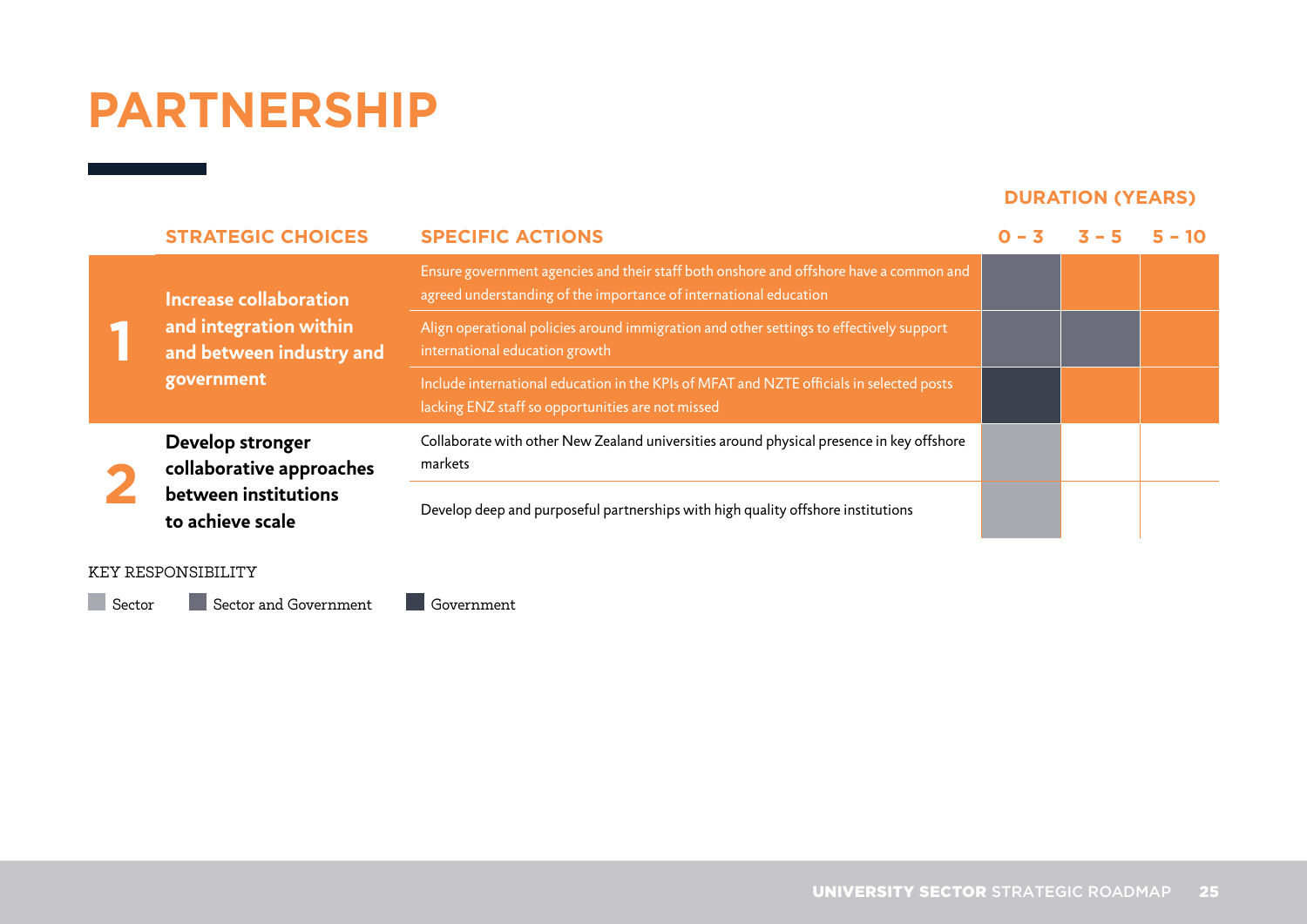#### **PARTNERSHIP**

#### **DURATION (YEARS)**

|  | <b>STRATEGIC CHOICES</b>                                                 | <b>SPECIFIC ACTIONS</b>                                                                                                                      | $0 - 3$ | $3 - 5$ | $5 - 10$ |
|--|--------------------------------------------------------------------------|----------------------------------------------------------------------------------------------------------------------------------------------|---------|---------|----------|
|  | Increase engagement with<br><b>New Zealand and offshore</b><br>employers | Encourage New Zealand employers to take on international students as employees or<br>interns                                                 |         |         |          |
|  |                                                                          | Monitor student and post-study work rights to ensure they remain internationally<br>competitive                                              |         |         |          |
|  |                                                                          | Bring offshore employers over to meet New Zealand graduates, and engage systematically<br>with inbound business delegations                  |         |         |          |
|  |                                                                          | Liaise with professional bodies to ensure the portability of New Zealand qualifications                                                      |         |         |          |
|  | Develop business models<br>for collaboration with                        | Work with local government organisations to develop and resource regional and<br>multi-regional strategies to attract international students |         |         |          |
|  | regions and related<br>industry partners                                 | Lobby the tourism industry and airline companies to offer packages and routes<br>that support recruitment                                    |         |         |          |

#### KEY RESPONSIBILITY

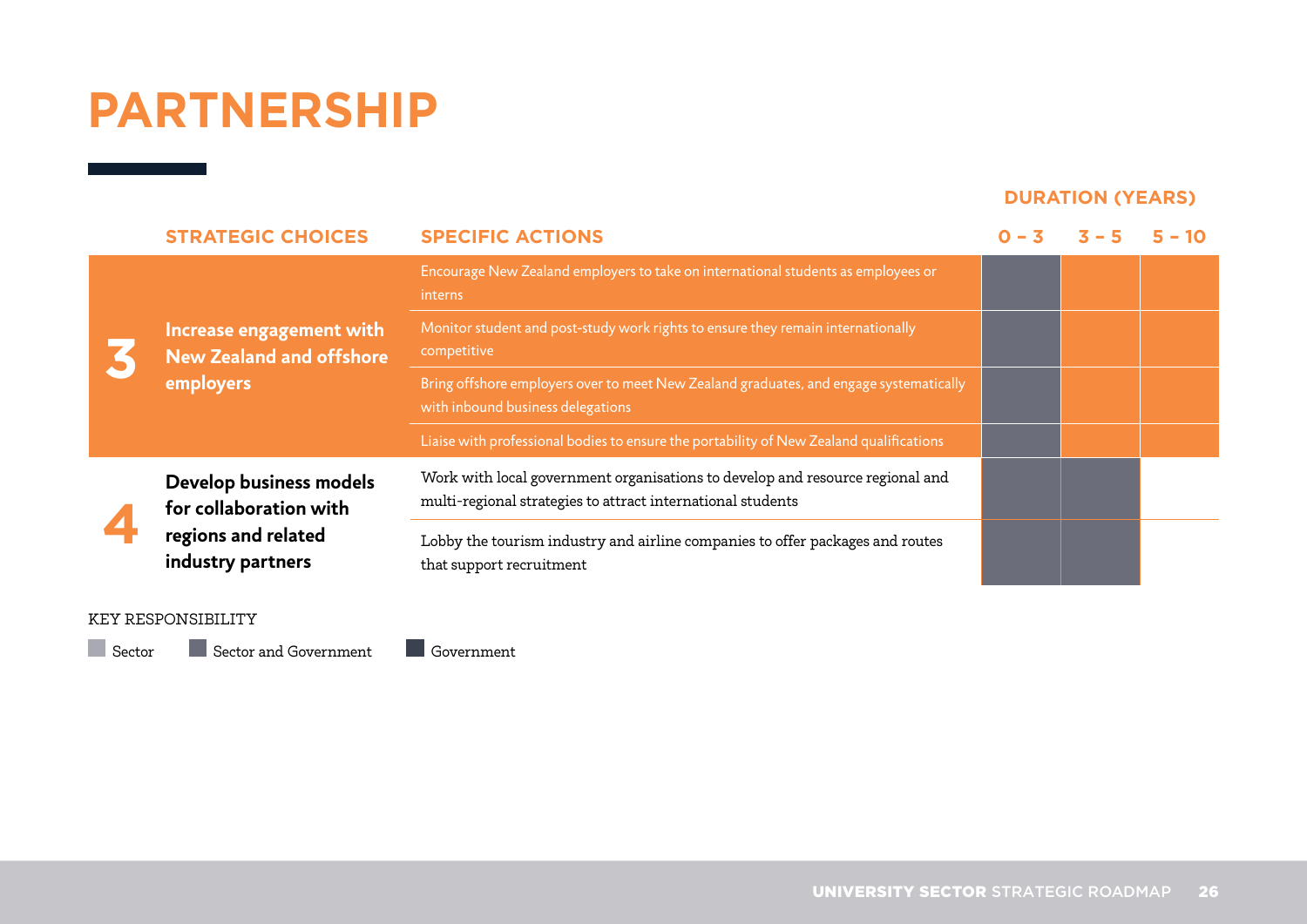# **PRIORITY CHOICES**

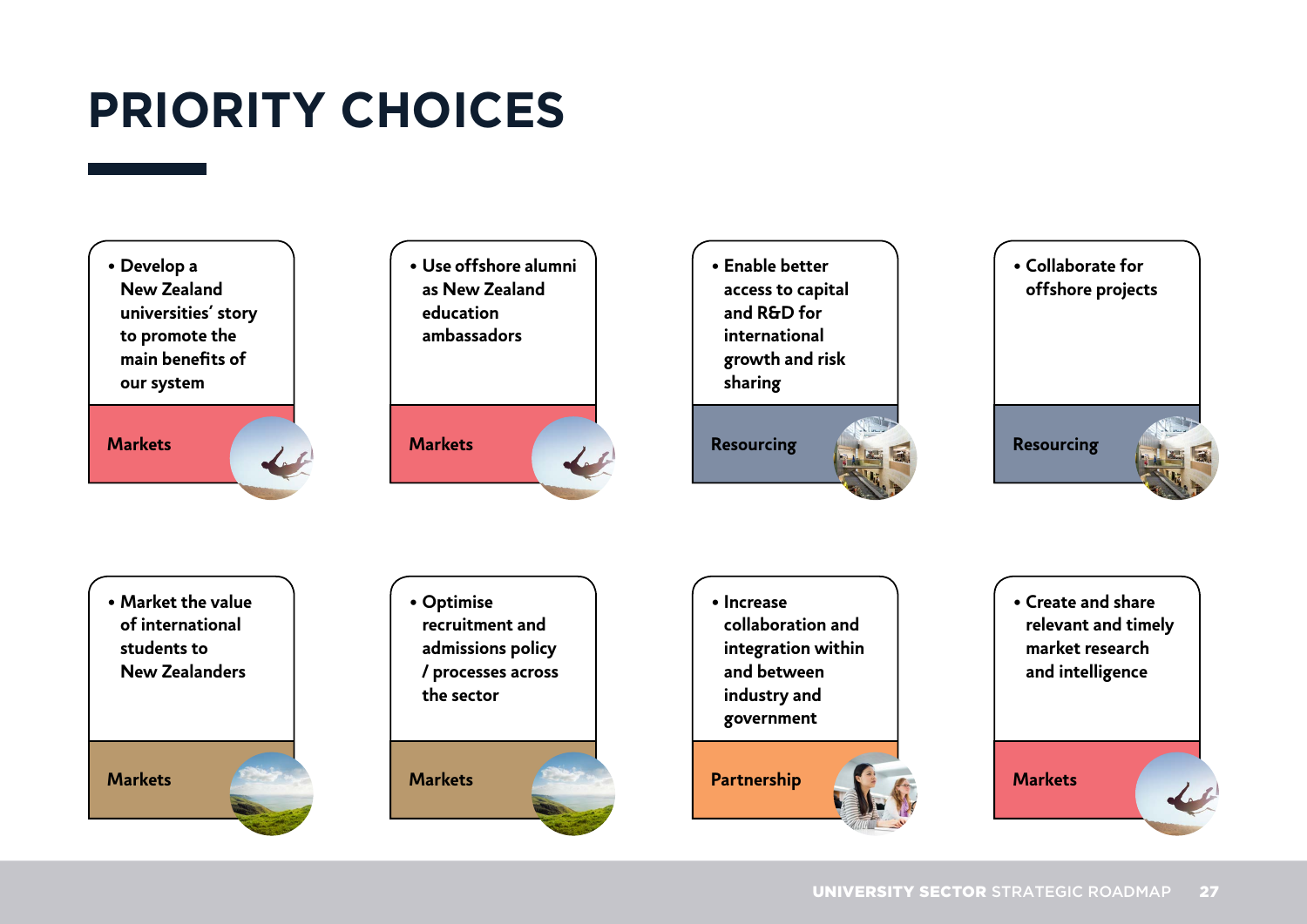#### **SUPPORTING YOUR JOURNEY TO SUCCESS IN 2025…**

A roadmaps analogy was used throughout this process because it was always going to be about the journey *as well* as the destination. While these documents are final drafts, it's far from over. ENZ will support industry to start the journey by:

- 1. Working with providers, peak bodies, sector groups, regional bodies and other key stakeholders to widely communicate the sector and industry roadmaps and their key features.
- 2. Working with each sector to develop a joint work plan that will identify what the highest priority roadmap projects are and who (industry, ENZ, or jointly) will take responsibility for leading them.
- 3. Working with each sector to develop the detail of how each priority sector-focused project will be approached, what costs and benefits can be delivered, and when it can be delivered.
- 4. Facilitating the establishment of a cross-sector project steering group to lead a collaborative approach to high priority roadmap projects where they require a multi-sector or pan-industry approach, including the identification of best practice across sectors.
- 5. Working alongside each sector and the cross-sector project steering group to appropriately support the implementation of the agreed high priority roadmap projects for 2014/15.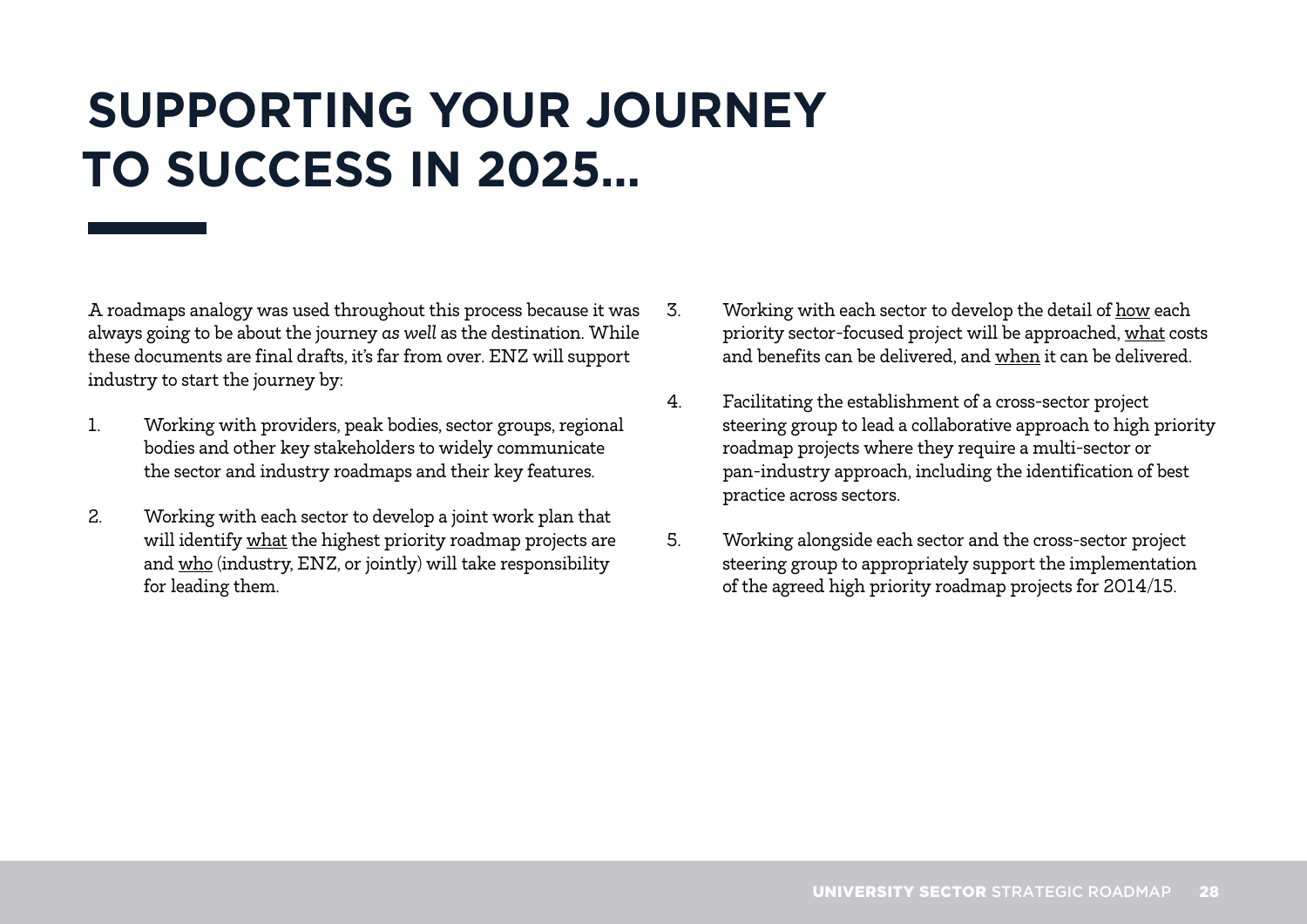# **YOU'RE IN THE DRIVING SEAT NOW**

To create the kind of future mapped out in the roadmap we seek your commitment to starting the journey and leading the way by:

- 1. Working with your colleagues, stakeholders, other providers, and peak body or sector groups to widely communicate the sector and industry roadmaps and their key features.
- 2. Working with other providers in your sector to develop a joint work plan that will identify what the highest priority roadmap projects are and who (industry, ENZ, or jointly) will take responsibility for leading them.
- 3. Working with your sector to develop the detail of how each priority project will be approached, what costs and benefits can be delivered, and when it can be delivered.
- 4. Working alongside other providers in your sector to support the implementation of agreed high priority roadmap projects for 2014/15.
- 5. Adopting the changes in your School, institution or company that are part of making the journey to 2025.

**"Change will not come if we wait for some other person or some other time. We are the ones we've been waiting for. We are the change that we seek." Barack Obama**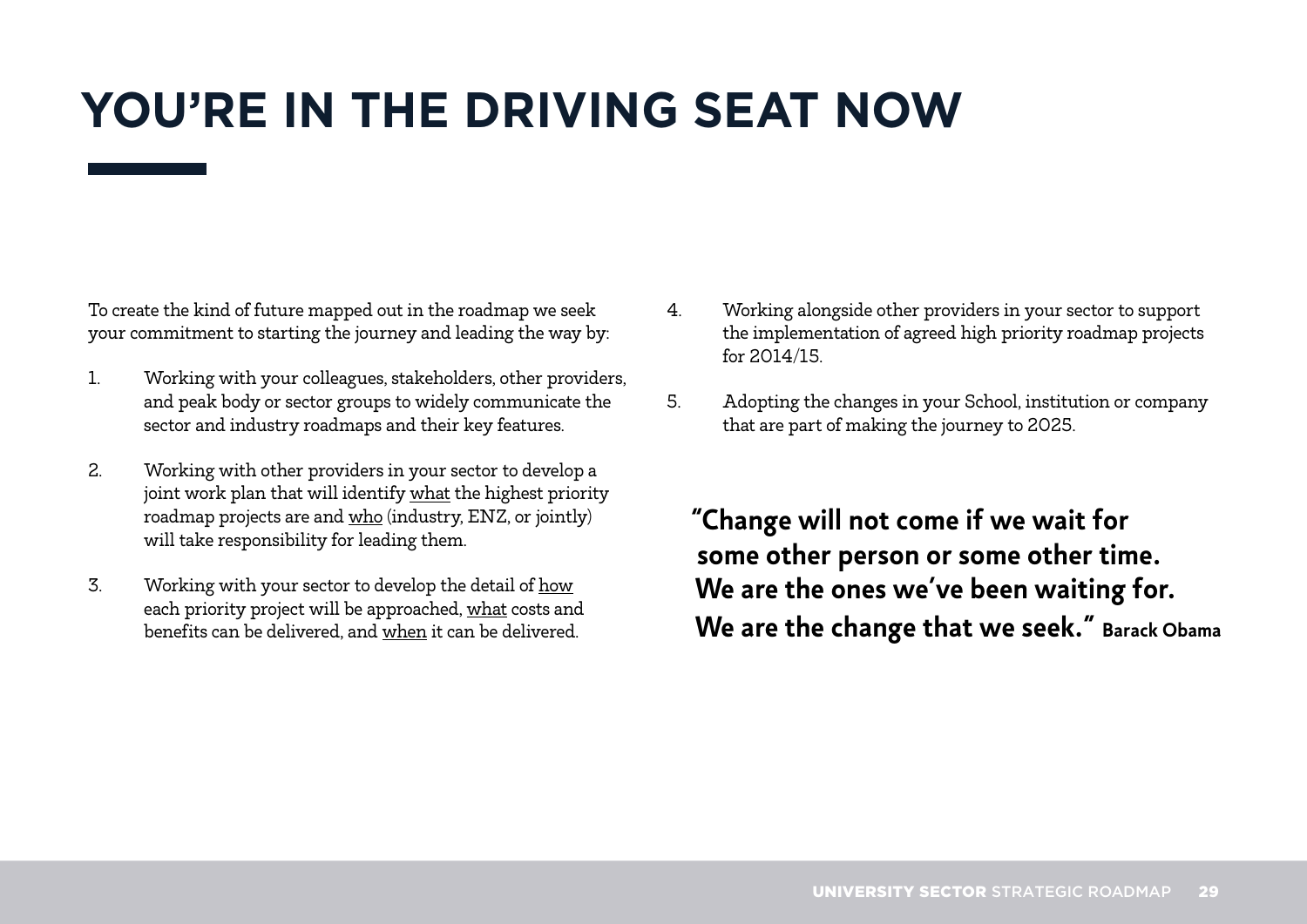#### **ACKNOWLEDGEMENTS**

Education New Zealand would like to thank all those who contributed to the development of this strategic roadmap for the University sector, including workshop attendees and the following institutions and individuals:

| Programme Manager:             | Alasdair MacLeod, Growth Solutionz                                                                                                                                                                                                                                                        |
|--------------------------------|-------------------------------------------------------------------------------------------------------------------------------------------------------------------------------------------------------------------------------------------------------------------------------------------|
| Project Manager:               | Dr Matthew O'Meagher, Cientiros Limited                                                                                                                                                                                                                                                   |
| <b>Advisory Committee:</b>     | Jenny Dixon, Deputy Vice Chancellor, University of Auckland                                                                                                                                                                                                                               |
|                                | Bob Korzeniowski, Director, University of Canterbury                                                                                                                                                                                                                                      |
|                                | Derek McCormack, Vice Chancellor, Auckland University of Technology                                                                                                                                                                                                                       |
|                                | Rob Rabel, Pro-Vice Chancellor, Victoria University of Wellington                                                                                                                                                                                                                         |
|                                | Ed Weymes, Pro-Vice Chancellor, University of Waikato                                                                                                                                                                                                                                     |
| <b>Interview Participants:</b> | University of Auckland, Auckland University of Technology, University of Waikato, Massey University,<br>Universities New Zealand, Victoria University of Wellington, University of Canterbury, University of Canterbury<br>International College, Lincoln University, University of Otago |